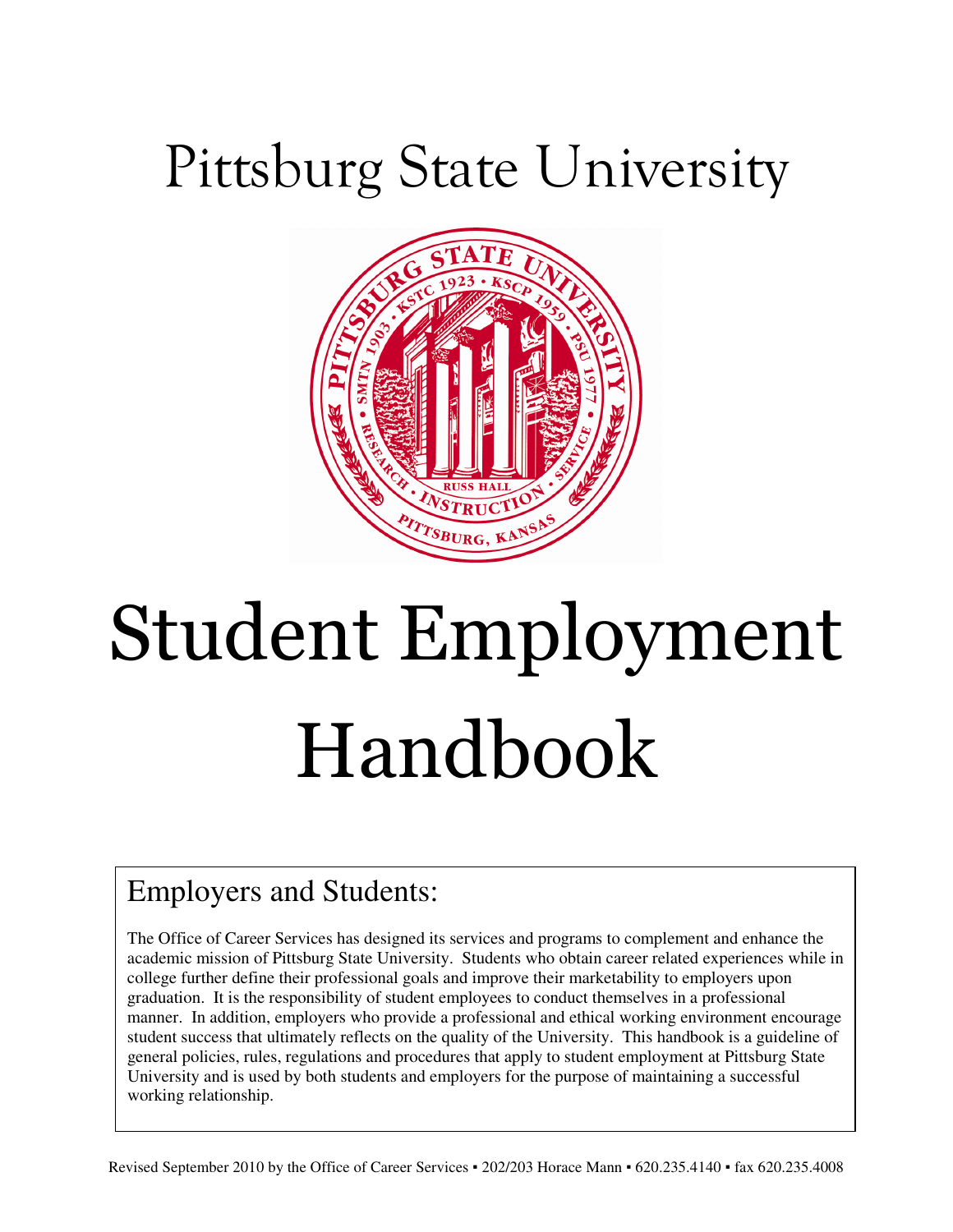# Pittsburg State University Student Employment Handbook

# Table of Contents

| I.    |                                                                                                                                                                                                                                                                                                                            |
|-------|----------------------------------------------------------------------------------------------------------------------------------------------------------------------------------------------------------------------------------------------------------------------------------------------------------------------------|
| Π.    | A. Regular Student Employment<br><b>B.</b> Federal Work Study Employment                                                                                                                                                                                                                                                   |
| Ш.    | A. Student Enrollment Requirements<br><b>B.</b> International Students<br>• On-Campus Employment<br>• Off-Campus Employment                                                                                                                                                                                                |
| IV.   | A. Work Hours Eligibility<br>B. Overtime<br>C. Hourly Rate of Pay<br>D. Multiple Appointments<br>E. Nepotism<br>F. On-The-Job Accidents & Workers Compensation<br>G. Absenteeism & Tardiness<br>H. Employment Benefits<br>Income Tax Withholding on Student Wages<br>Ι.<br>Vacation/Holidays/Breaks<br>J.<br>K. Exceptions |
| V.    |                                                                                                                                                                                                                                                                                                                            |
| VI.   | A. Appointing New Employees<br><b>B.</b> Student Notification of Filled Vacancies<br>C. Revising Appointments                                                                                                                                                                                                              |
| VII.  |                                                                                                                                                                                                                                                                                                                            |
| VIII. |                                                                                                                                                                                                                                                                                                                            |
| IX.   |                                                                                                                                                                                                                                                                                                                            |
| Χ.    |                                                                                                                                                                                                                                                                                                                            |
| XI.   |                                                                                                                                                                                                                                                                                                                            |
| XII.  |                                                                                                                                                                                                                                                                                                                            |
| XIII. |                                                                                                                                                                                                                                                                                                                            |
| XIV.  |                                                                                                                                                                                                                                                                                                                            |
| XV.   |                                                                                                                                                                                                                                                                                                                            |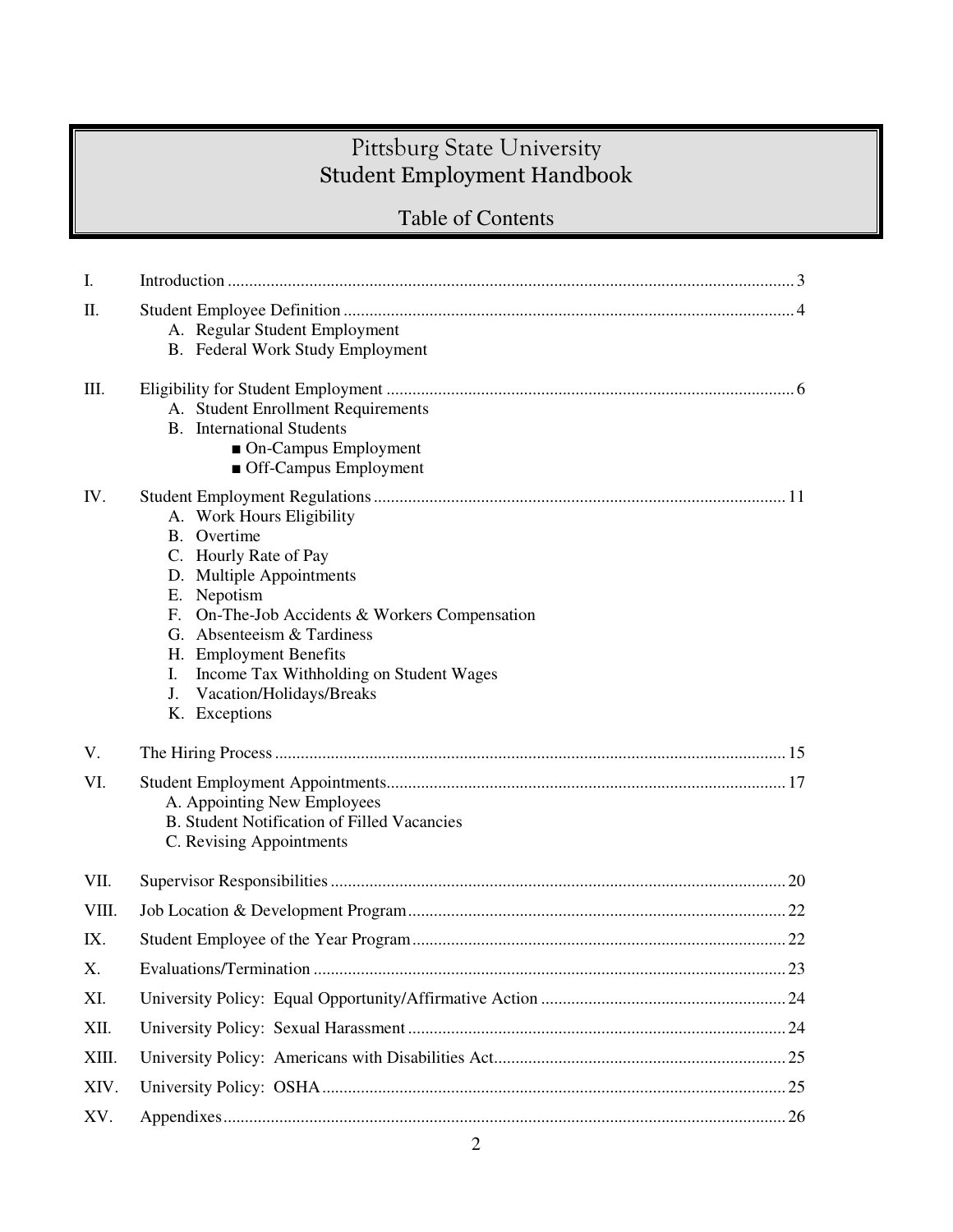# **I. Introduction**

The Pittsburg State University Student Employment Handbook is presented as a guideline for student employment at the university. The policies, procedures, and rules described in this handbook are not to be considered an employment contract. Pittsburg State University reserves the rights to improve, modify, revoke, suspend, terminate, or change any or all policies, procedures, and rules, in whole or in part, at any time with or without notice. Major changes in policies, rules, and procedures will be published, and it will be your responsibility to include those changes in your handbook.

In some instances, the special nature of your unit will require policies, rules, or procedures that are unique to the needs of that area. Such policies, rules, or procedures may vary from those described in this handbook. Additionally, not everything that applies to PSU student employment is contained in this handbook. Where an issue is omitted, the prevailing policy or procedure as contained in other documents published by PSU will prevail.

Please direct questions to the Student Employment Office at x4145 or by email at careers@pittstate.edu or to the director of the Office of Career Services.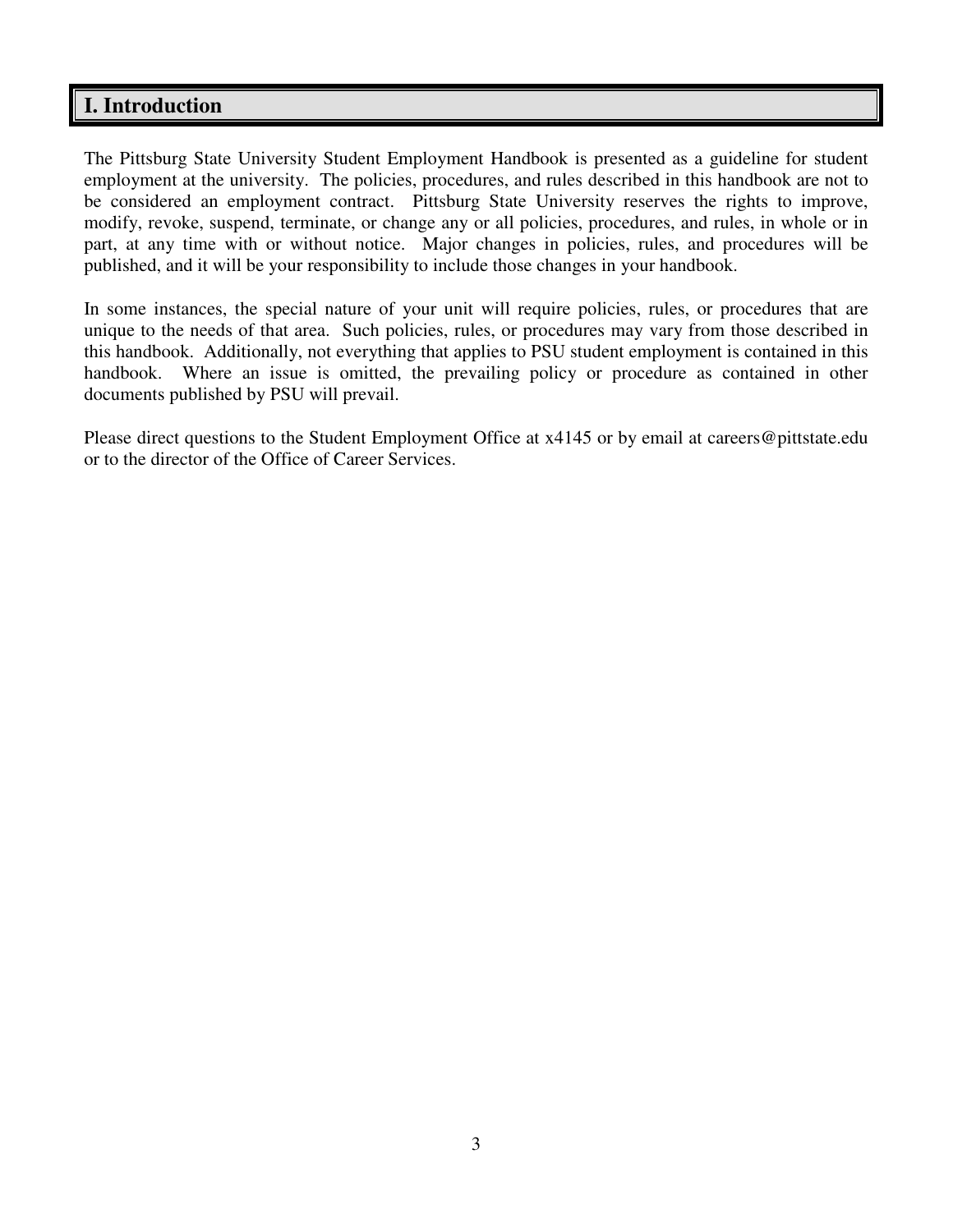# **II. Student Employee Definition**

A student employee is a part-time employee who is enrolled, or is to be matriculated as a student at Pittsburg State University, and whose primary purpose for being at the University is the achievement of a degree or certification. This person's employment is temporary and incidental to the pursuit of a degree or certification. Thus, the employment is interim or temporary in nature and is incidental to the pursuit of an academic program. There is no guarantee of employment implied or otherwise.

Students may not perform any work or subsequently be paid for work performed until all steps in the hiring process have been completed.

# *A. Regular Student Employment*

Regular student employment positions are located in most departments, divisions, and buildings on campus. These positions do not differ from Federal Work-Study (FWS) jobs, except for funding and, therefore, are available to any eligible student regardless of financial need.

Pittsburg State University annually hires approximately 1100 students to work on-campus. Students seeking employment have an opportunity to work in many different employment positions. Some of the student employment positions include: student trainers, computer technicians, clerical assistants, photographers, tutors, lab assistants, lifeguards, research assistants, managers, reporters/writers, cashiers, painters, secretaries, custodians, and many more!

### *B. Federal Work Study Employment*

The Federal Work-Study (FWS) program is a federal financial aid program offered to students with demonstrated financial need as measured by the U.S. Department of Education. As authorized by Title IV of the Higher Education Act of 1965 as amended, the FWS program is partially funded by the federal government with a percentage match funded by the employer. The availability of funds is dependent upon the annual appropriation from Congress and allocation from the U. S. Department of Education, as well as departmental match.

The Title IV regulation 34 CFR 675.1(a) & 675.8(e) states, "The Federal Work Study (FWS) program provides part-time employment of students attending institutions of higher education who need the earnings to help meet their costs of postsecondary education... (In addition) the institution shall award FWS employment, to the maximum extent practicable, which will compliment and reinforce each recipient's educational program or career goals."

Student employees who are employed under the FWS program are awarded FWS as part of their total financial aid package. FWS is available to both undergraduate and graduate students who demonstrate financial need and have satisfactory academic progress. To be considered for FWS employment eligibility, a student must complete and submit a Free Application for Federal Student Aid (FAFSA) each academic year. FAFSA's are available in the Student Financial Assistance Office or can be completed via the Internet at: http://www.fafsa.ed.gov/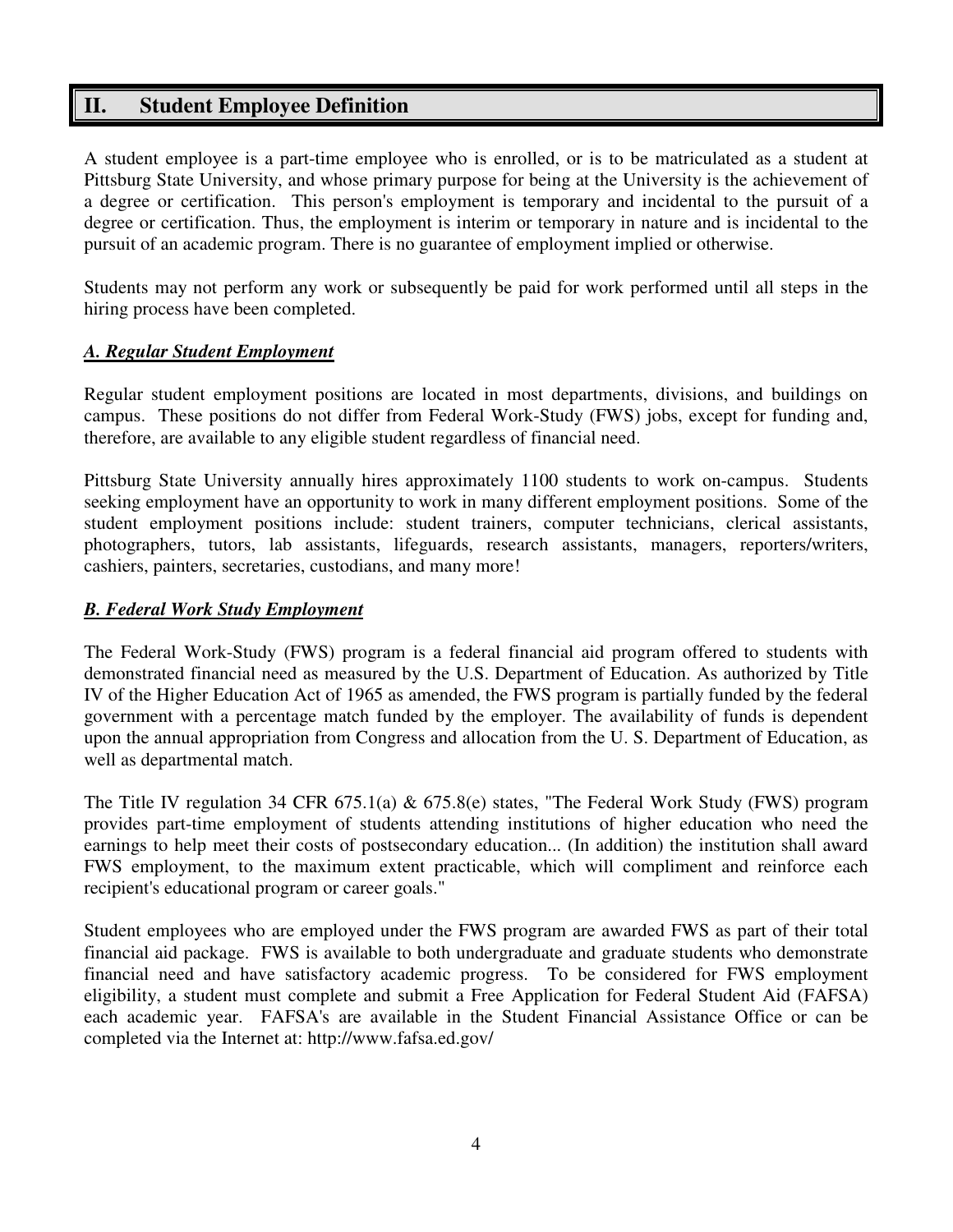- It is important to note that students who accept their offer of FWS are not guaranteed a job. Rather, they must follow the normal application process and apply for the jobs that interest them.
- FWS funds are restricted to students who are either citizens or permanent residents of the United States. International students with an F-1 or J-1 Visa are not eligible for FWS funds.
- Because FWS is a source of federal financial aid, the student's total gross FWS earnings for the year cannot exceed the FWS award amount - **up to a maximum of \$3,500 for undergraduate students** and **\$4,520 for graduate students** - for the academic year. Amounts can exceed these totals if a student meets certain qualifications. Students are encouraged to contact the Office of Student Financial Assistance for more information.
- Most of the FWS positions are on-campus; however, federal or state agencies, and non-profit or notfor-profit organizations may contract with PSU to hire FWS eligible students off-campus.
- FWS Community Service positions are defined as positions offering services which are identified by an institution of higher education, through formal or informal consultation with local nonprofit, governmental and community-based organizations, as designed to improve the quality of life for community residents, particularly low-income individuals, or to solve particular problems related to their needs. These services include:
- 1. Fields such as health care, child care, literacy training, education (including tutorial services), welfare, social services, transportation, housing and neighborhood improvement, public safety, crime prevention and control, recreation, rural development, and community improvement.
- 2. Work in service opportunities or youth corps as defined in Section 101 of the National and Community Service Act of 1990, and service in the agencies, institutions and activities designated in Section 124(a).
- 3. Support for students (other than for the institution's own students) with disabilities.
- 4. Activities in which a student serves as a mentor for such purposes as: tutoring, supporting educational and recreational activities, and counseling (including career counseling).

To qualify for Community Service status, these services must be open to the general public and not limited to the university population. Contact the Student Employment Office for more information regarding community service.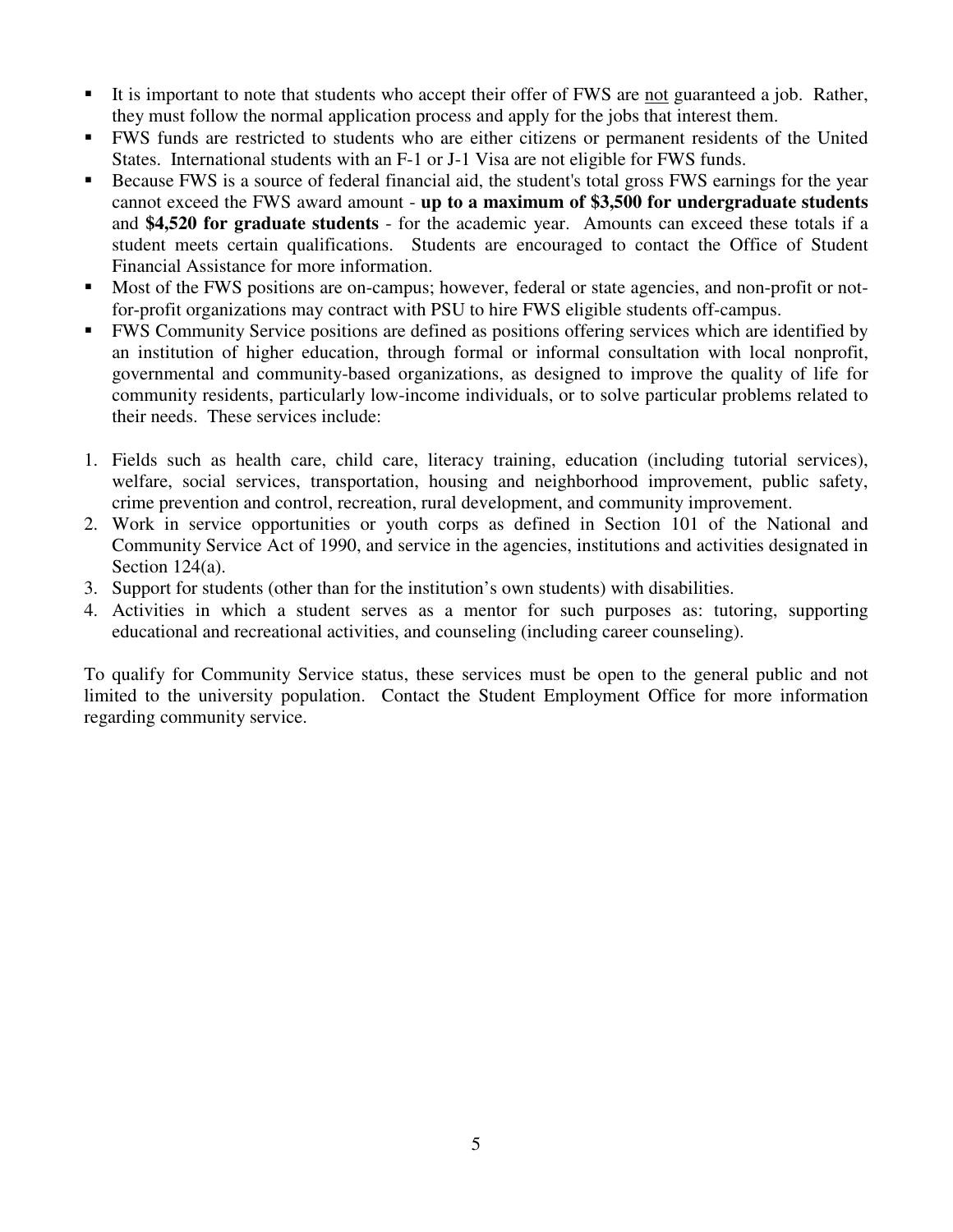# **III. Eligibility for Student Employment**

# *A. Student Enrollment Requirements*

*Undergraduate Students:* All undergraduate students must be enrolled full-time during the academic year to be appointed to a student employment position. Full-time status for student employment purposes is considered at least six (6) credit hours each semester. For international students, full-time status is considered at least twelve (12) credit hours each semester for student employment purposes. If a student is not enrolled full-time, other than during summer, the unit must get approval from the Vice President-Administration and Campus Life to appoint the student. See "Exceptions" section (pg. 14) for information on students enrolled in less than six hours.

*Graduate Students:* Graduate students must be enrolled in at least three (3) credit hours each semester to be appointed to a student employment position. International graduate students must be enrolled in at least nine (9) credit hours each semester to be appointed to a student employment position. See "Exceptions" section for information on part-time student employees. *Note these enrollment requirements are for student employment positions only and graduate assistantships have different enrollment requirements.*

**Summer Employment:** Continuing and new students who have applied and been accepted for a summer session or the fall semester are eligible for summer employment as a student employee.

Students not enrolled in summer school may work as student employees provided they have applied and been accepted for the fall semester. Full-time status during the summer sessions is three (3) credit hours or more. If a student employee other than a non-resident alien is enrolled in less than 3 credit hours in the summer session, the student and unit will pay social security and Medicare taxes based on wages earned during the summer.

*NOTE: The above enrollment requirements do NOT apply to international students. Please refer to Section B regarding international student requirements.* 

FICA will not be withheld from the student's wages if:

- the student is appointed for the summer and enrolled in at least three (3) credit hours. This condition applies only to that particular session in which the student is enrolled.
- the student was enrolled in only the  $2<sup>nd</sup>$  session of summer school. There will be no FICA withheld during the period from the  $2<sup>nd</sup>$  session until the fall session.

#### *Other Requirements:*

 All student employees are required to complete an I-9, W-4, K-4 and other required employment and payroll documents. Students SHOULD NOT work until this paperwork is complete and on file with Student Employment. Additionally, payroll CANNOT be processed for a student employee until all the proper forms are completed.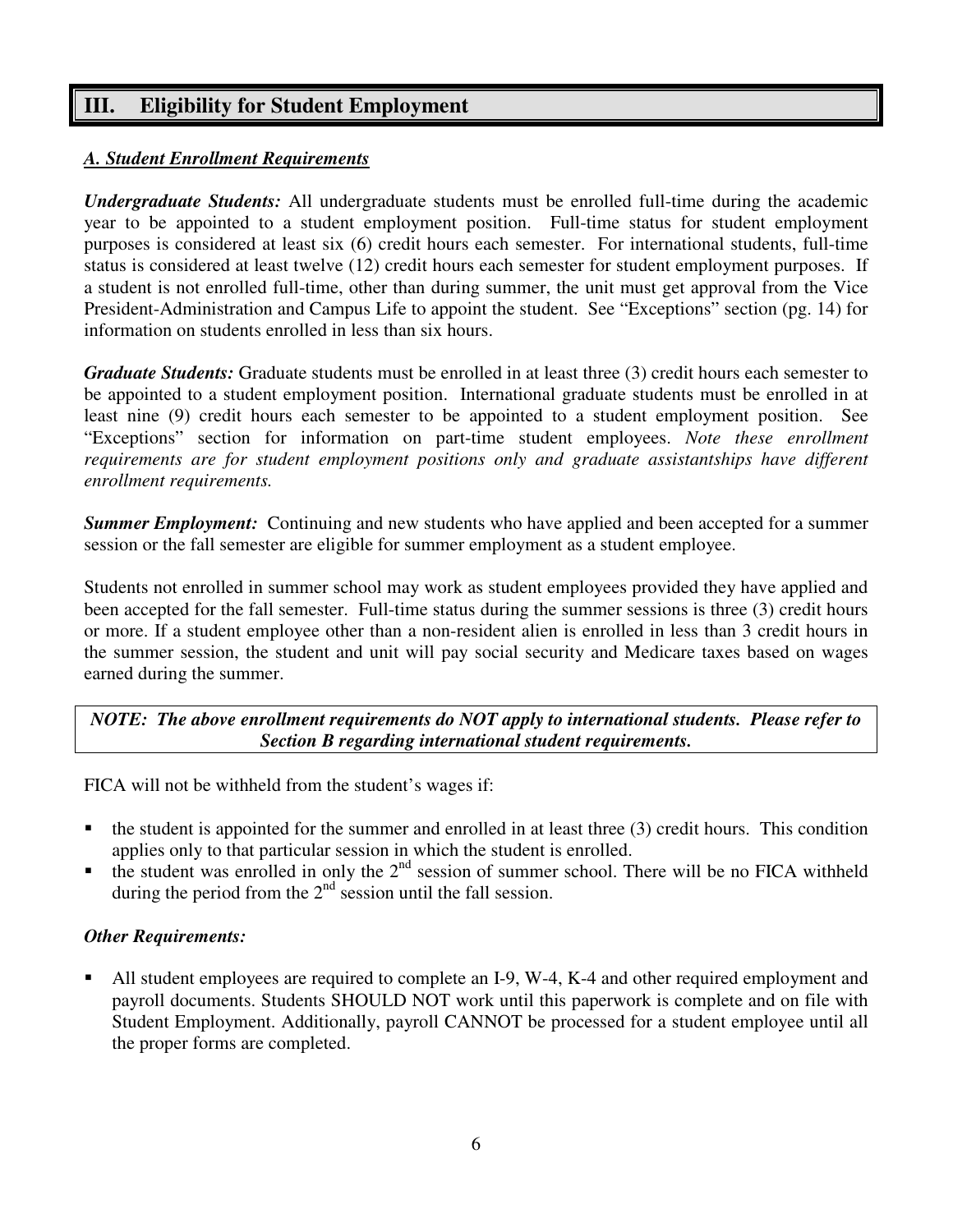- In order to complete the I-9, students must present both verification of identity and employment eligibility. For a complete list of acceptable documents, please see the I-9 link on the Human Resource Services website or contact the Student Employment office at x4145 for the most current information. There is also a list included in the Appendix of this handbook.
- All PSU employees, including those employed in student positions, are subject to a sex offender status check.
- Certain positions, as identified by university departments, offices, Human Resource Services and the Office of Equal Opportunity/Affirmative Action, require employees to complete a fiduciary check. The subsequent results are subject to review by professional staff in the Student Employment Office. If certain criteria are not met, a review may be conducted of the student's credit information. At that time the student will be contacted as to the exact procedure that will follow.
- When a student has graduated and/or will not be returning the following semester, they may only be employed up to the end of the semester in which they were last enrolled. When a unit is aware that a student is no longer enrolled, then it is the responsibility of that unit to terminate the student immediately. If the individual no longer qualifies for student employment and the unit wishes to continue to have the person as an employee, you may pursue a different employment status by contacting Human Resource Services.
- Incoming freshmen/new students are eligible to begin working on-campus after they have applied and been accepted for the summer session or the fall and/or spring semester.

# *B. International Students*

#### **On-Campus Employment**

International students possessing an F-1 Visa or J-1 Visa may be employed under the regular student employment program. However, the student employment hiring process for international students is different than the process for U.S. citizens, and it is subject to change.

Before beginning employment, all international students must have work authorization for each semester they are employed, including summer sessions. To obtain authorization, all international students must first visit the International Programs and Services Office to obtain a "PSU On-Campus Work Permit". The initial permit will not be granted until the student has been hired and a Student Employment Appointment form has been initiated. Once the student has received a "PSU On-Campus Work Permit", he or she must apply for a Social Security card. The student may NOT begin work until they have received a social security *number (applied for a card, verified by presentation of a receipt to the employing unit)*, and a student will not be paid for any work until they have received a social security *card*. Both the number and card should be presented to the Student Employment Office as soon as possible. Students, both domestic and international, have four weeks to work after presenting a receipt for a social security card. Following the end of those four weeks, if no original card has been presented, the student will no longer be permitted to work pending a review of the individual circumstances surrounding the lack of a physical card.

The on-campus work permit must be obtained each semester a student is employed, including summer sessions and should be submitted to the Student Employment Office each semester. A new social security card does not need to be obtained each semester.

According to INS TITLE 8 OF CODE OF FEDERAL REGULATIONS (8 CFR), "On-campus employment must either be performed on the school's premises, (including on-location commercial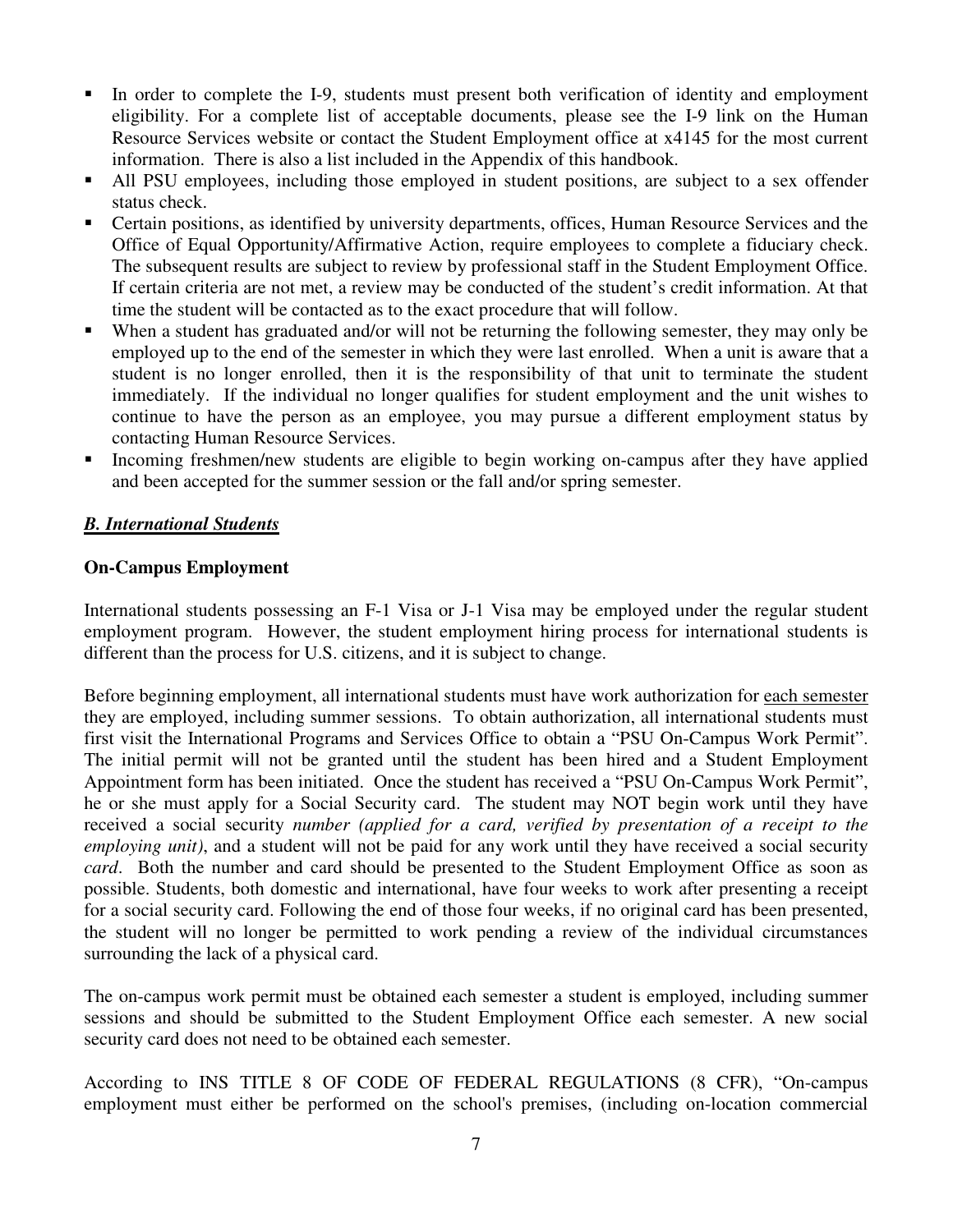firms which provide services for students on campus, such as the school bookstore or cafeteria), or at an off-campus location which is educationally affiliated with the school. Employment with on-site commercial firms (for example a construction company building a school building which do not provide direct student services) is not deemed on-campus employment for the purposes of this paragraph. In the case of off-campus locations, the educational affiliation must be associated with the school's established curriculum or related to contractually funded research projects at the post-graduate level."

Students with F-1 Visas may work anywhere on campus. It is not required that their work be related to their respective courses of study but their employment should remain in accordance with U.S. Immigration and Naturalization Service (INS) regulations.

- Once a student has accepted an on-campus position and been presented a student employment appointment form, they must present their appointment form along with the required identification materials (see Appendix A) to the Student Employment Office and complete a substantial presence form and present proper documents to Human Resource Services before payroll may be processed.
- After the initial appointment, units employing non-resident alien (NRA) student employees will receive reminders prior to the beginning of the next semester or summer session that NRA students must update their work permit. NRA student employees must have turned in their work authorization to the Student Employment Office or Human Resource Services to continue working on campus.
- International students attending Pittsburg State University are allowed to work on-campus up to 20 hours per week while school is in session and 40 hours per week when school is not in session. (The only exception is those students that are eligible for "Special Student Relief". The student must demonstrate that the employment is necessary to avoid severe economic hardship resulting from the emergent circumstances). Student employees may not work more than 40 hours in any week at any time.
- International students in both F-1 and J-1 Visa categories are required by the INS to be full-time students during the academic year, and must maintain full-time enrollment continuously to maintain proper immigration status. Undergraduate students are required to maintain at least twelve (12) credit hours each semester. Graduate students are required to maintain a minimum of nine (9) credit hours.
- Once an international student has obtained a "PSU On-Campus Work Permit" and obtained a "Student Employment Appointment Form" and letter verifying the start date for their employment from their employing unit, they may then apply for a social security number. The International Office will assist the student in completing all forms necessary to apply for a social security card and will make an appointment with the Social Security Administration, 801 South Broadway (Pittsburg, KS) to present the paperwork necessary to obtain their "work-only" social security number. If an international student has been previously issued a social security card that indicates "NOT VALID FOR EMPLOYMENT", it is not necessary for the student to apply for a new social security number. This type of social security card is valid for on-campus positions, but cannot be used for employment off campus without prior permission.
- A new and revised appointment form is needed for non-resident alien student employees for the situations noted in Section VI: Student Employment Appointments (pg. 17)
- F-1 and J-1 student employees will be required to complete a W-4 (employee's withholding allowance certificate). The following items below present information about the sections of W-4 form (see Appendix B). Forms not completed in accordance with the information cannot be accepted.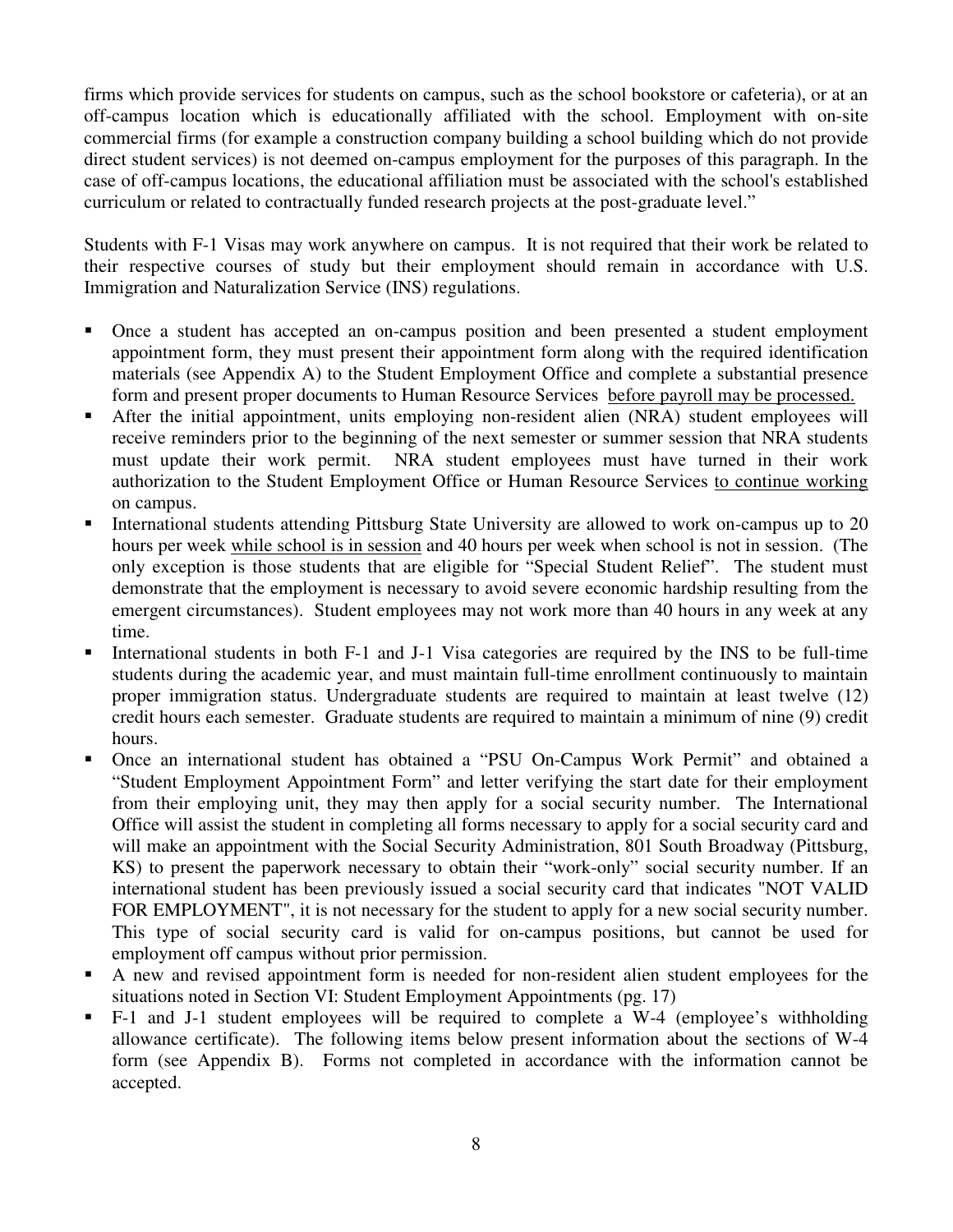- **Name:** Enter first name, middle initial, and last name (family name) as it appears on your United States Social Security card.
- **Social Security Number:** A nine (9) digit United States Social Security number must be entered.
- Social Security is a mandatory retirement system in the United States. Medicare is a health program. Any J-2 must pay social security or Medicare tax. F-1 and J-1 students working on or off campus with INS permission do not pay social security or Medicare taxes unless they are residents for tax purposes. Occasionally, employers erroneously withhold this tax when students have practical training authorization, but it is possible to obtain a refund if this happens. Instructions about how to apply for this refund, and more information about this topic, can be found in the "Social Security" section in IRS Pub. 519.
- **Marital Status:** "Single" block should be checked regardless of actual marital status.
- **Allowances:** Claim only one (1) for withholding allowance unless you are a resident of Canada, Mexico, Japan, or South Korea, or a U.S. national.
- **Additional Amount:** Enter NRA (as stated in IRS Publication 519).
- **Exempt:** Do *not* claim "Exempt" withholding status.
- ► Tax Treaties Some countries have tax treaties with the US, but this does not mean that taxes do not have to be paid. Each treaty is different, and some say that a portion of the income will be exempt from taxes (not taxed). This benefit of a tax treaty is never stated on the W-4 form where it specifically asks if you are exempt from paying taxes. Instead, people who have tax treaty benefits may have to complete form 8233 at the same time as the W-4 form so that treaty benefits will be counted when monthly taxes are determined. Also, you will have to prove and explain your tax treaty benefits on form 1040 NR at the end of the tax year.

# NOT FILING TAX FORMS, OR FILING THEM INCORRECTLY, COULD RESULT IN SEVERE PENALTIES, INCLUDING FINES AND INTEREST ON UNPAID TAXES. IT COULD ALSO IMPACT APPLICATIONS FOR PERMANENT RESIDENCY OR WORK VISAS.

Students will also have to complete a Federal I-9 form. To complete this form the student will have to present documents that establish identity and employment eligibility. Foreign passports most often only establish identity and students will most likely have to provide a Social Security card to establish employment eligibility. If the student is uncertain as to whether or not they have proper documentation, have them visit the Student Employment Office at 202 Horace Mann.

# **Off-Campus Employment**

An F-1 or J-1 international student may not work off-campus without prior authorization from the INS. According to FEDERAL REGULATIONS (8 CFR), "An F-1 student may be authorized to work offcampus on a part-time basis after having been in F-1 status for one full academic year provided that the student is in good academic standing as determined by the Office of International Programs and Services. J-1 regulations are similar, but are determined more on a case-by-case basis. J-1 students should contact the Office of International Programs and Services for more specific information.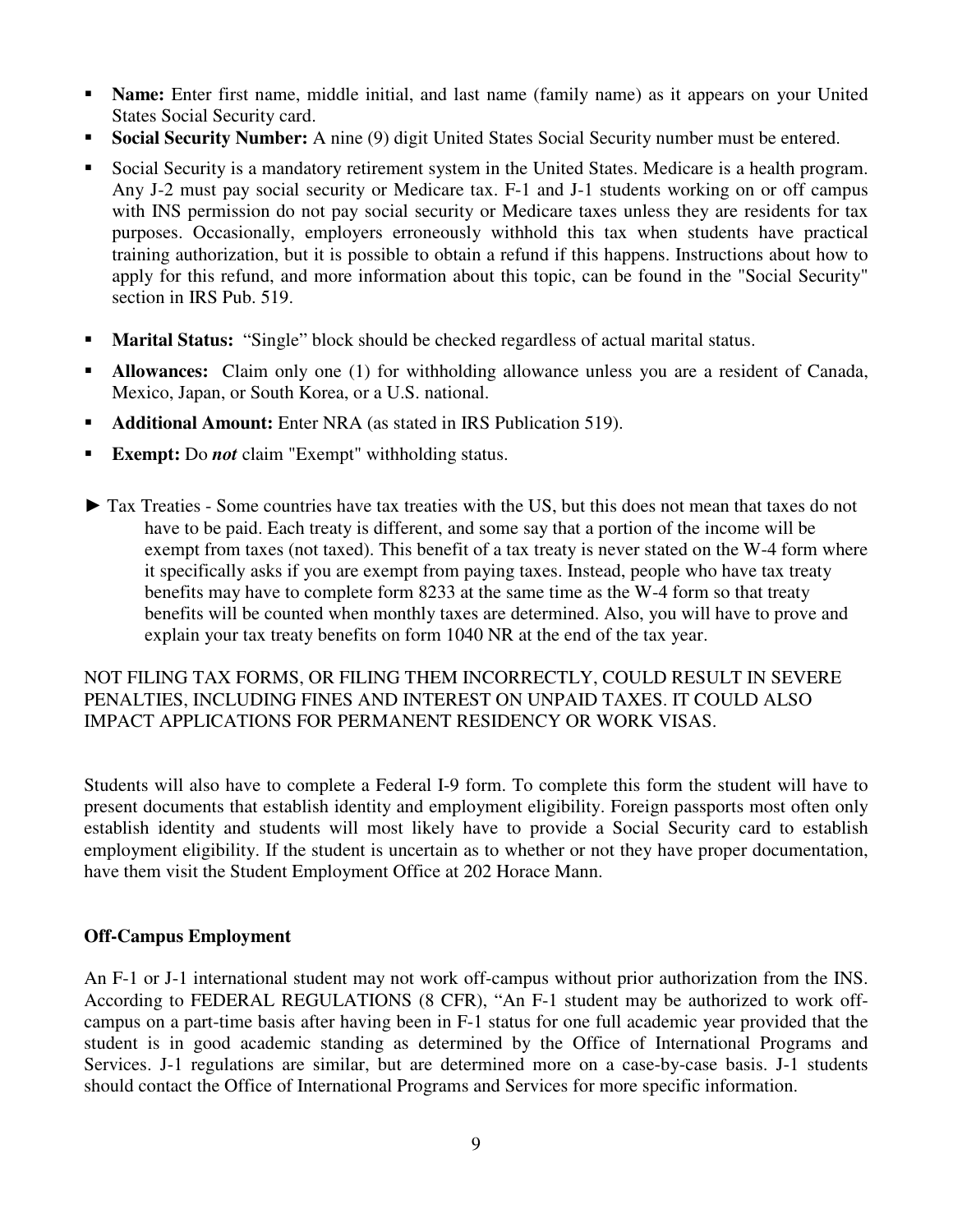Permission from the INS must be certified through the Office of International Programs and Services and in most cases will be limited to the following situations:

- Severe economic hardship. If other on-campus employment opportunities are not available or are otherwise insufficient, an eligible F-1 student may request off-campus employment work authorization based upon severe economic hardship caused by unforeseen circumstances beyond the student's control. These circumstances may include loss of financial aid or on-campus employment without fault on the part of the student, substantial fluctuations in the value of currency or exchange rate, inordinate increases in tuition and/or living costs, unexpected changes in the financial condition of the student's source of support, medical bills, or other substantial and unexpected expenses.
- Practical Training. Students may apply for permission to work off campus for a company that would directly contribute to the students' educational objective for professional development or training. Federal Regulations provide for two options for such training:
	- ►Curricular Practical Training. This training is pursued while a student is still registered as a full-time student at PSU and can take the form of an internship. The work must be directly applicable to the student's major field of study, and unless required, must be credit bearing on the student's transcript. The application process requires a letter from the Dean or Chair of the major department recommending the training as a desired part of the curricular process. Curricular Practical Training may be engaged in on a part-time (20 hrs/week), or a full time basis. Full time training in this area for 12 months will preclude the student from participating in optional practical training.
	- ►Optional Practical Training. This training may be pursued while a student is still pursuing the degree or after completion of the degree. The student must apply through the Office of International Programs and Services before the completion of the degree program. Permission for this training is limited to 12 months of full time employment. It may be taken in pieces and may be used for half time employment (counting only 50% toward the 12-month limit). Most students like to save this option for after graduation so they can use the entire 12 months in a professional capacity. The work must be in the field of study, but course credit is not required. The employer does not need to be known at the time of application.

Questions regarding status or work permission should be directed to the Office of International Programs and Services in Whitesitt Hall.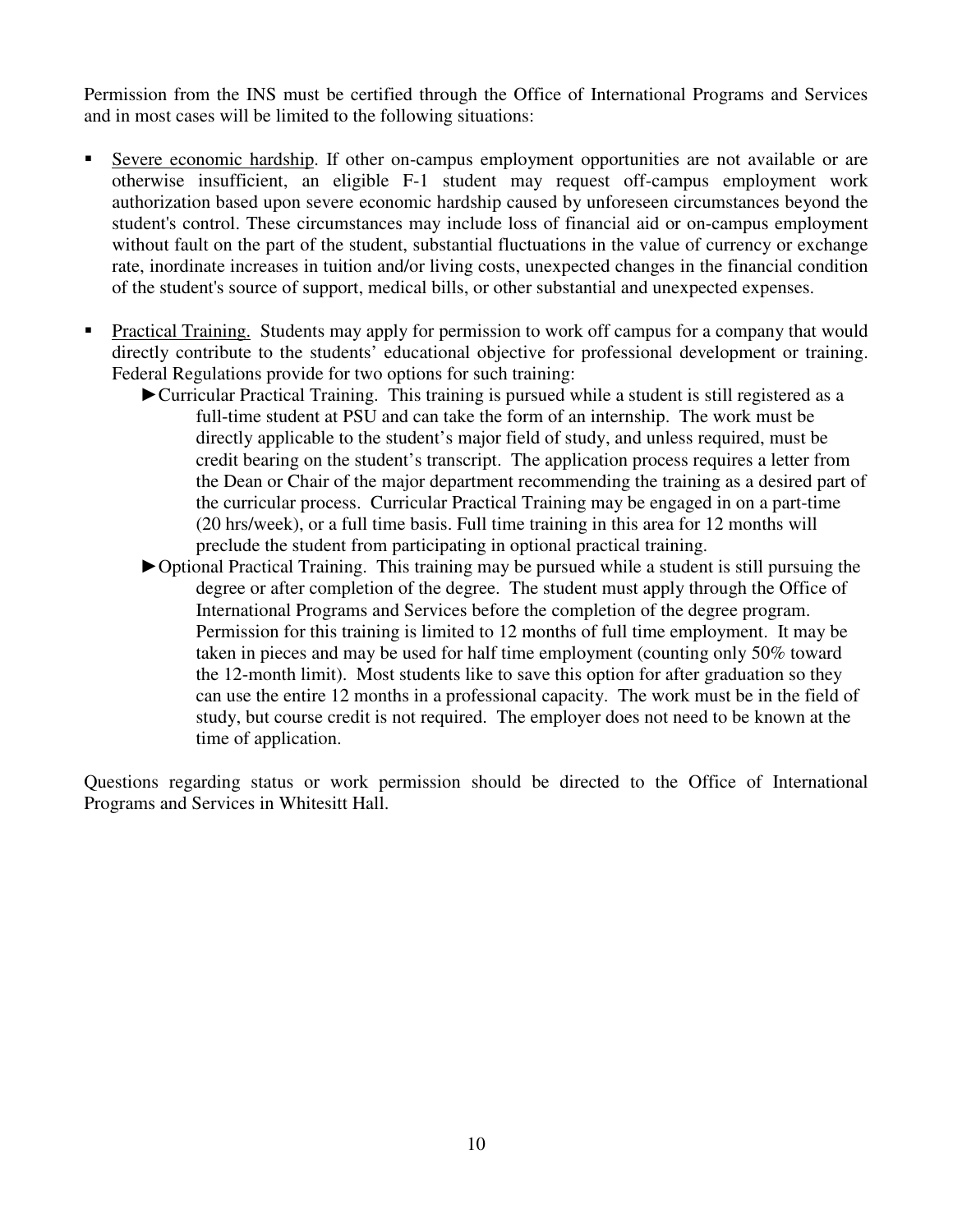# **IV. Student Employment Regulations**

# *A. Work Hours Eligibility*

Student employees may work a **maximum of 20 hours per week** while school is in session and 40 hours per week when school is not in session. Student employees may not work more than 40 hours in any week at any time. See "Exceptions" section for information on students working more hours.

# *B. Overtime*

Student employees may work a maximum of 40 hours per week during vacation periods as defined previously. Student employees are non-exempt under the Fair Labor Standards Act (FLSA), A, B, and C student groups (see Section V. C of the FLSA.), and may NOT be scheduled to work or be paid overtime.

# *C. Hourly Rate of Pay*

Student employees appointed to hourly positions are paid the federal minimum wage. The current federal minimum wage is \$7.25 per hour. See "Exceptions" section for information on special pay rates.

# *D. Multiple Appointments*

Units should ask their student employees if they are currently working in other on-campus student employment positions. Should a student be allowed to hold more than one on-campus job, he or she must schedule work such that the total number of hours does not exceed the allowed maximum of 20 hours per week **while school is in session** and 40 hours per week when school is not in session.

# *E. Nepotism*

Persons may be appointed to positions without regard to family relationship or to living arrangements with other members of faculty or staff. If a person is in a position which requires an evaluation or a personnel decision such as those concerning appointment, scheduling, supervision, retention, promotion, discipline, tenure or salary of a family member or a member of such person's household, such condition shall be deemed a conflict of interest and that person shall not participate in such a decision, and that person shall not participate in any group or body which is considering any such decision.

This prohibition does not apply to supervising or managing relationships existing prior to July 1, 1991.

# *F. On-The-Job Accidents & Workers Compensation*

All employees are covered by the Kansas Workers Compensation Law, which provides compensation for job-related injuries. Workers Compensation is an insurance plan provided by Pittsburg State University to pay certain benefits to employees who are injured in accidents that arise out of and in the course of employment.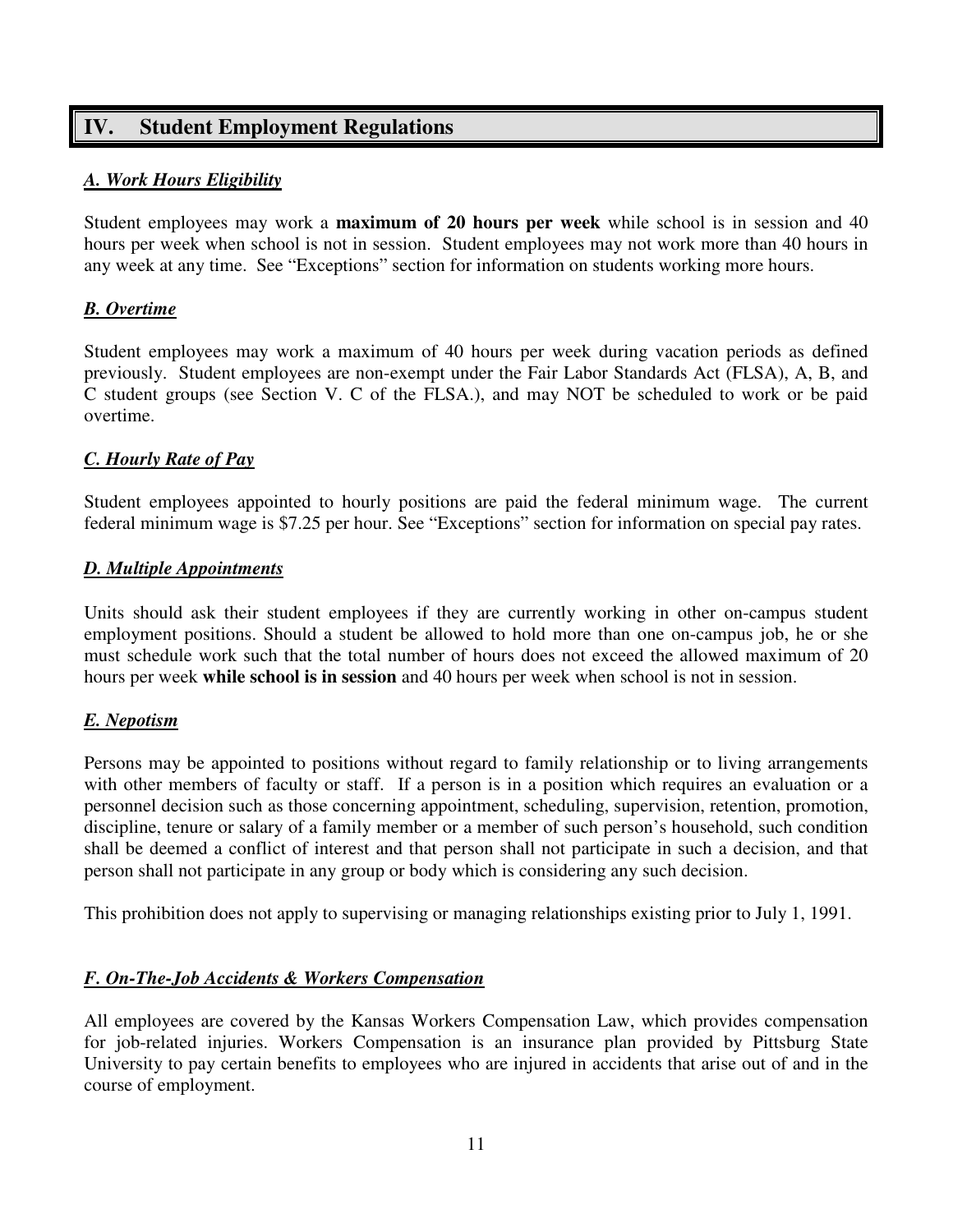# *What if an accident occurs?*

If a student has an accident or is injured at work, they must immediately notify the supervisor and seek medical help if needed. If the injury is minor/non-life threatening the student employee should be seek medical attention at the Student Health Clinic. Serious/life-threatening injuries should be treated at the emergency department at Via Christi Hospital, Pittsburg, KS.

Students will be excused from work in order to obtain medical treatment on the day of the accident or injury. Additionally, the student will also be excused from work to obtain further medical treatment related to the injury. He/she must, however, limit absences from work to the time required to receive medical attention only. The student may also be required to furnish satisfactory proof of having received medical treatment.

Within 5 days of the accident, the student must complete an Incident Report (available at: http://www.pittstate.edu/office/hr/forms-on-line.dot) and give it to their supervisor. The supervisor will sign the Incident Report and give the student a copy. The Incident Report must be completed even if the student does not miss work or seek medical treatment! If the report is not completed within 5 days of the incident, the student could be denied workers compensation benefits. Have the student immediately notify their supervisor if they miss work or seek medical treatment at a later date.

Contact the PSU Human Resource Services Office for more information regarding on-the-job injuries.

# *G. Absenteeism & Tardiness*

Pittsburg State University expects all employees to assume responsibility for their attendance and promptness. If a student is unable to work for any reason, they must notify their supervisor as soon as possible. In the case of an extended absence, the student should inform their supervisor of the anticipated length of their absence. A student may not be paid for hours that were not actually worked. The Student Employment Office encourages supervisors of student employees to set and regulate policy and set procedures for what is an acceptable manner for which students should call in to work to report an absence.

# *H. Employment Benefits*

Student employees are not eligible to receive most employment benefits such as, but not limited to: paid vacation, sick leave, holiday leave, life or medical insurance, overtime pay, unemployment insurance, and retirement benefits. Additionally, student employees are not eligible for either holiday credit or holiday pay. They are paid at the straight-time rate for hours worked on the holiday.

# *I. Income Tax Withholding on Student Wages*

Wages paid to a student employee through the payroll system may be subject to the following withholding taxes: Federal Income Tax, State Income Tax, and FICA Tax (Social Security). The withholding of federal and state taxes is dependent upon the student's biweekly gross income and how the student files their W-4 and K-4 Forms.

The following summarizes Internal Revenue Service information for U.S. citizens and resident aliens. For complete information, you should see the appropriate IRS Publication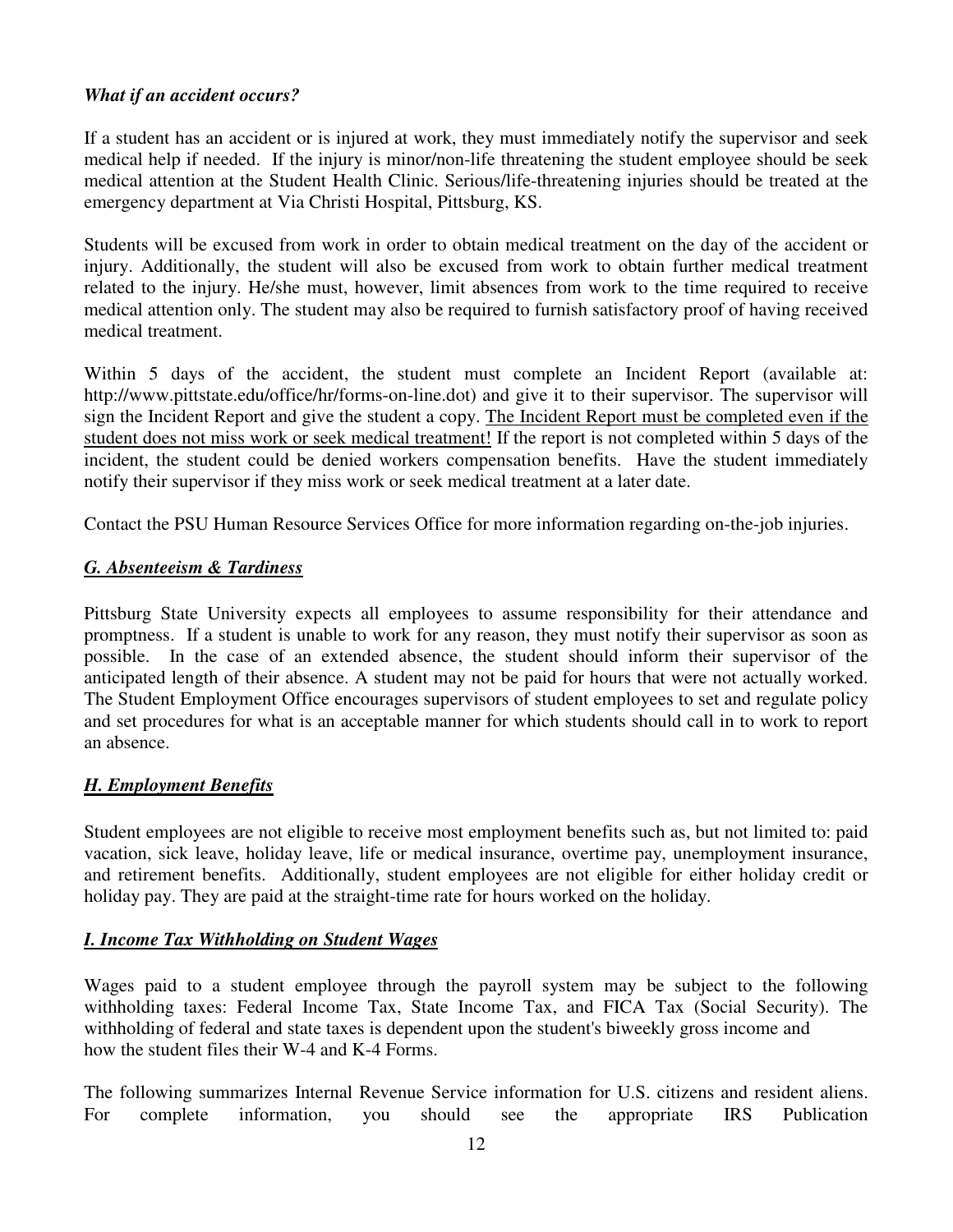(http://www.irs.ustreas.gov/formspubs/index.html). Publications may be ordered from the IRS by calling 1-800-829-3676.

# *W-4 & K-4 Forms*

All employees must complete W-4 and K-4 forms (see Appendix B) so that PSU can withhold the correct amount of federal and state income tax from pay. It is important that the name on the W-4 and K-4 is the same as the name on your social security card. If a student needs to change their name on their social security card, they should apply for a new card at the Social Security Administration Office, 801 South Broadway (Pittsburg, Kansas). A student may seek advice from the Internal Revenue Service regarding how to file their form W-4 or K-4 by calling the IRS toll-free number at 1-800-829-1040.

A student is not automatically exempt from tax withholding based upon their student status. The amount of tax that is withheld from pay is determined by the following:

- **(A)** The amount of wages paid to the student.
- **(B)** The withholding tables are different for single and for married employees. If the student is married, they may choose to have withholding at the higher single rate.
- **(C)** The number of withholding allowances claimed on the W-4 and K-4 may be different from the number of exemptions claimed on the tax return. The process of determining the correct number of withholding allowances begins with the number of personal exemptions the student expects to claim on the tax return. This number is then increased or decreased based on the student's financial situation as outlined on the "personal allowances worksheet."
- **(D)** Students may claim exemption from income tax withholding if they had no tax liability last year, and expect no tax liability for the current year.

*Note: Students cannot claim exempt if*:

- (1) Their income for the current year exceeds \$650 and includes unearned income (e.g. interest and dividends), and
- (2) Another person can claim them as a dependent on their tax return.

To claim exempt from federal and state income tax: Write "Exempt" on the last line of the W-4a and/or K-4. Do not complete lines 5 and 6. No federal or state income tax will be withheld from the paid amount if the student claims exempt. The exemption is good for the current calendar year only and will expire February 15th of the following calendar year.

Students can have additional federal and/or state income tax withheld by requesting an amount on the W-4 and/or K-4.

# *W-2 Form*

Students will receive a W-2 Form around the last week in January of the following year. W-2's are sent to their permanent address. It is important that students notify HRS, 204 Russ Hall, of any address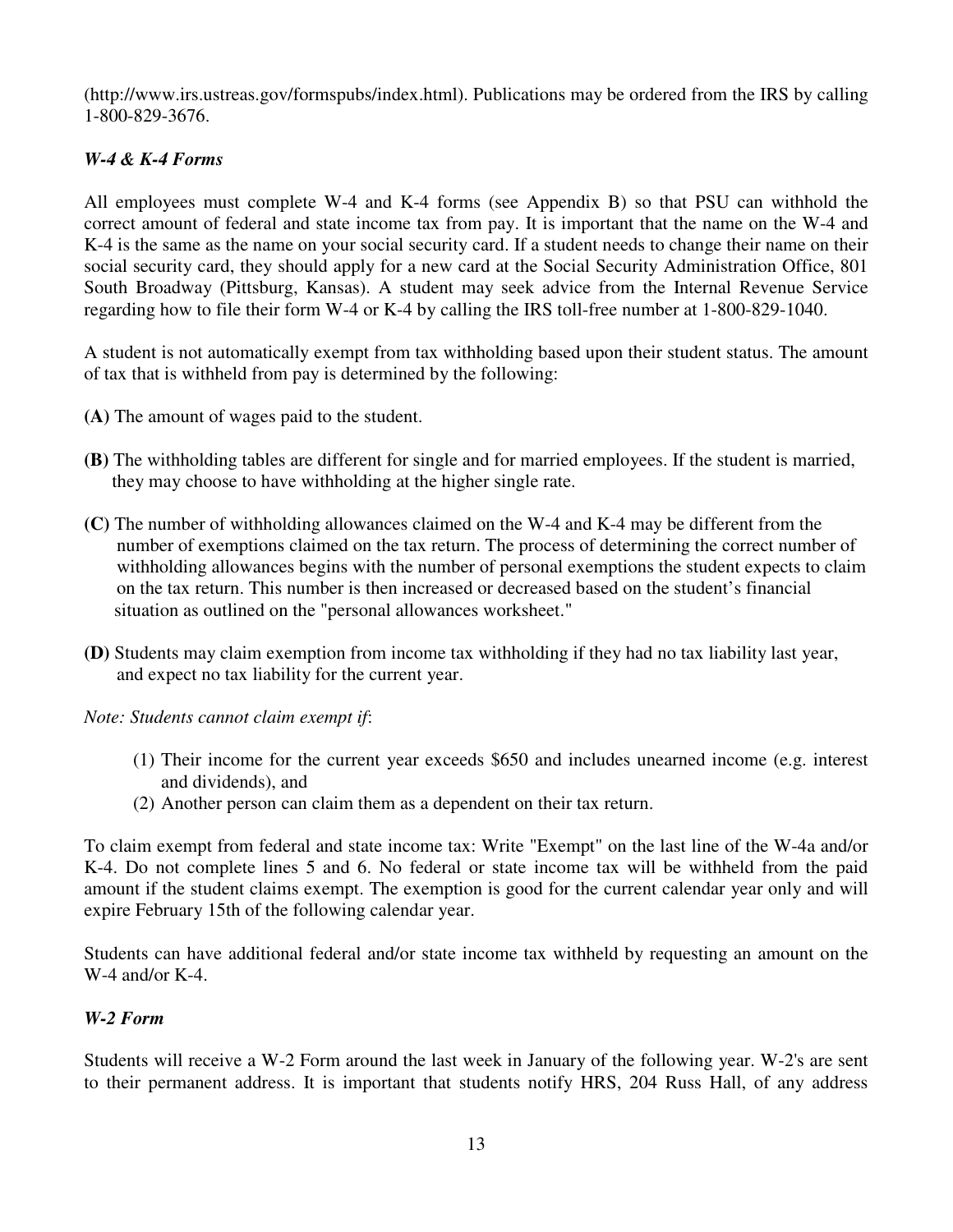changes by December 1st of each year. Student employees should change their permanent address in the Registrar's Office in addition to notifying HRS.

# *J. Vacation/Holidays/Breaks*

Non-exempt student employees are not eligible for paid vacation, holiday credit, or holiday pay. They are paid at the straight-time rate for hours worked on the holiday. Rest breaks are a privilege and are granted entirely at the discretion of the supervisor. PSU policy generally allows two rest periods during an 8-hour workday. If granted, rest periods will not exceed 15 minutes during the approximate middle of each half-day of work. When granted, rest periods will be taken at a time designated by the supervisor and in a manner which does not interfere with the efficiency of the office.

# *K. Exceptions*

The authorized signature for the unit must request approval from the Vice President-Administration and Campus Life for the following exceptions:

- **Work Hours:** If a student employee works more than 20 hours per week other than a week classes are not in session during the fall and spring semester. Note: Approval is not required if a student employee works 40 hours during the summer.
- **Multiple Appointments:** If the student is appointed to more than one appointment. Note: Units should ask student employees if they have other positions on campus and request approval each semester if needed*.* Positions may be verified with the Student Employment Office if necessary.
- **Special Pay Rate:** If a student employee will be paid a special rate. Note: Special rates cannot be paid from general funds. If a student employee will be paid more than minimum wage from nongeneral use funding and/or college work study funds special permission is required.
- **Student Enrolled in less than 6 hours:** If a student employee is enrolled in five (5) hours or less in the fall and spring semester. Note: Unless the student employee is a non-resident alien (NRA), the unit and employee will pay social security and Medicare taxes for these student employees. Although approval is not required if the student employee is enrolled in less than 3 credit hours in the summer session, the unit and employee will pay social security and Medicare taxes based on wages earned during the summer.

# *NRA student employees should always be exempt from social security and Medicare taxes.*

Approval for exceptions must be requested each semester. The request must be approved before it will be effective. Requests will not be approved retroactively. Requests should be made via e-mail to wpeterso@pittstate.edu.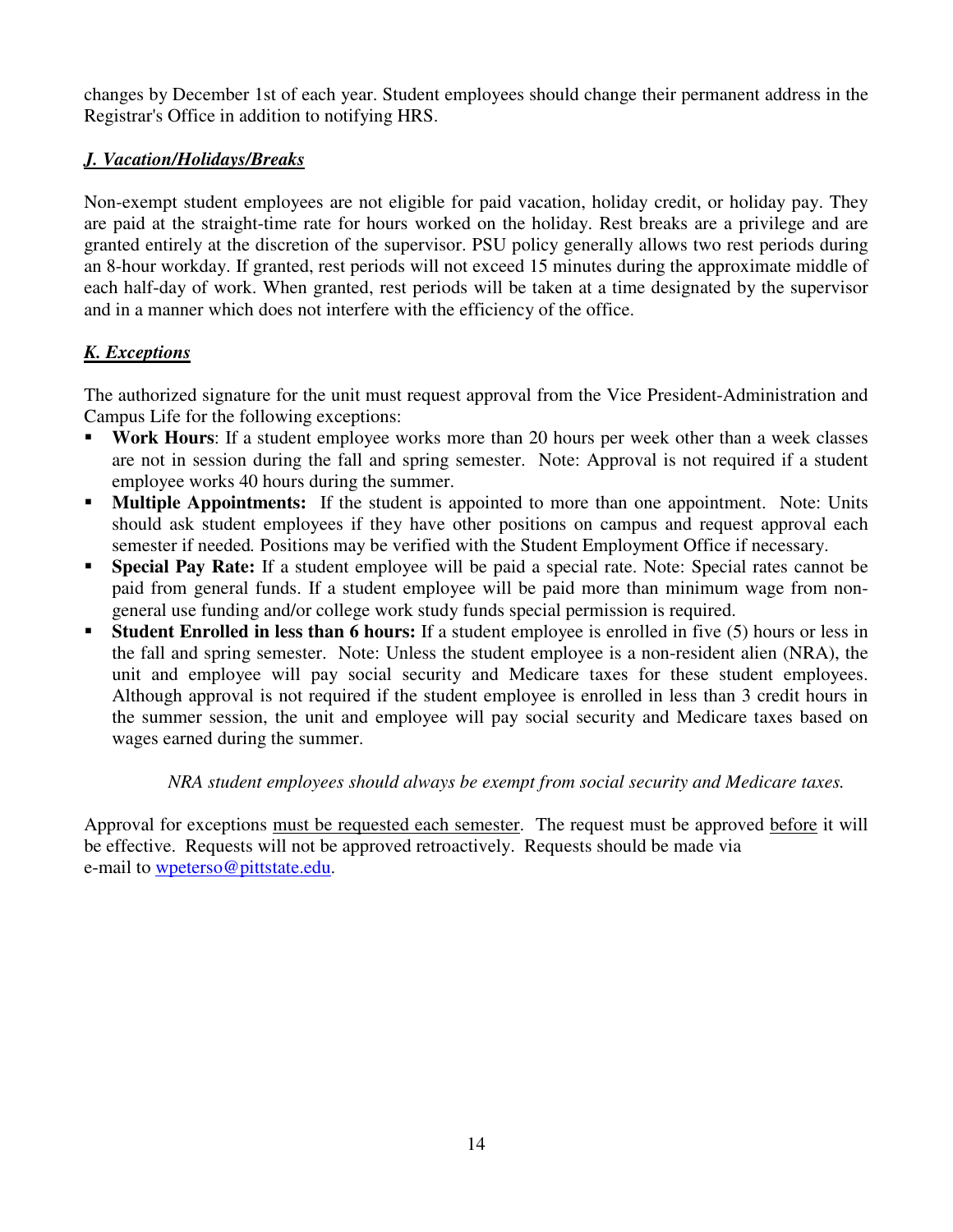# **V. The Hiring Process**

The Student Employment Office acts as the hub for students seeking part-time on- and off-campus employment. All vacancies for student employment positions are to be filled similarly to other vacancies – openly and in a non-discriminatory manner. Compliance with guidelines for use of federal money requires that all student employees be treated equally. Therefore, advertising your position vacancy is not only required by University policy, but will allow you to reach a broader audience of qualified student applicants.

# **Step One: The Job Description**

All positions require an approved job description. (See Appendix C for job description form). This job description should include the job title, position id number (if known), overall job duties and responsibilities, and any other qualifications for the position. If you are creating a new position: once a job description is received and approved by the Student Employment Office, it will be assigned a job position number by Human Resource Services.

It is encouraged for all units to periodically review and revise the job descriptions for all student employment positions. Current descriptions held by the Student Employment Office can be viewed at the following URL by selecting the appropriate unit and job title/number: https://go.pittstate.edu/career/job.desc

If changes are necessary to the position description, changes should be submitted to the Student Employment Office via email at gorillas4hire@pittstate.edu.

# **Step Two: Posting the Position**

When a vacancy occurs, contact the Student Employment Office at x4145 or by e-mail at gorillas4hire@pittstate.edu to post the position. PSU policy requires *all on-campus student employment positions to be posted with Career Services for a minimum of three days.* Other equal opportunity recruitment sources may be utilized in addition to the Career Services posting (i.e. centrally located departmental bulletin board, bulletin board in the Overman Student Center, BULK-E).

Any position may be posted as long as needed, provided the minimum 3-day requirement has been met. Advertised deadlines shall not be shortened once a position is posted. To post a position the following information will be needed:

- Position Number associated with the job description
- **Job Title**
- **•** Department Name
- Department Contact
- A brief description/duties of the position
- Required qualifications (i.e., classification, work study eligibility, ability to pass a fiduciary check, preferred majors, specific gpa, etc.)
- Application Procedures (Apply through Gorillas4Hire, within the unit or via a specific email address)
- Required components: Cover letter, resume, references, availability, etc.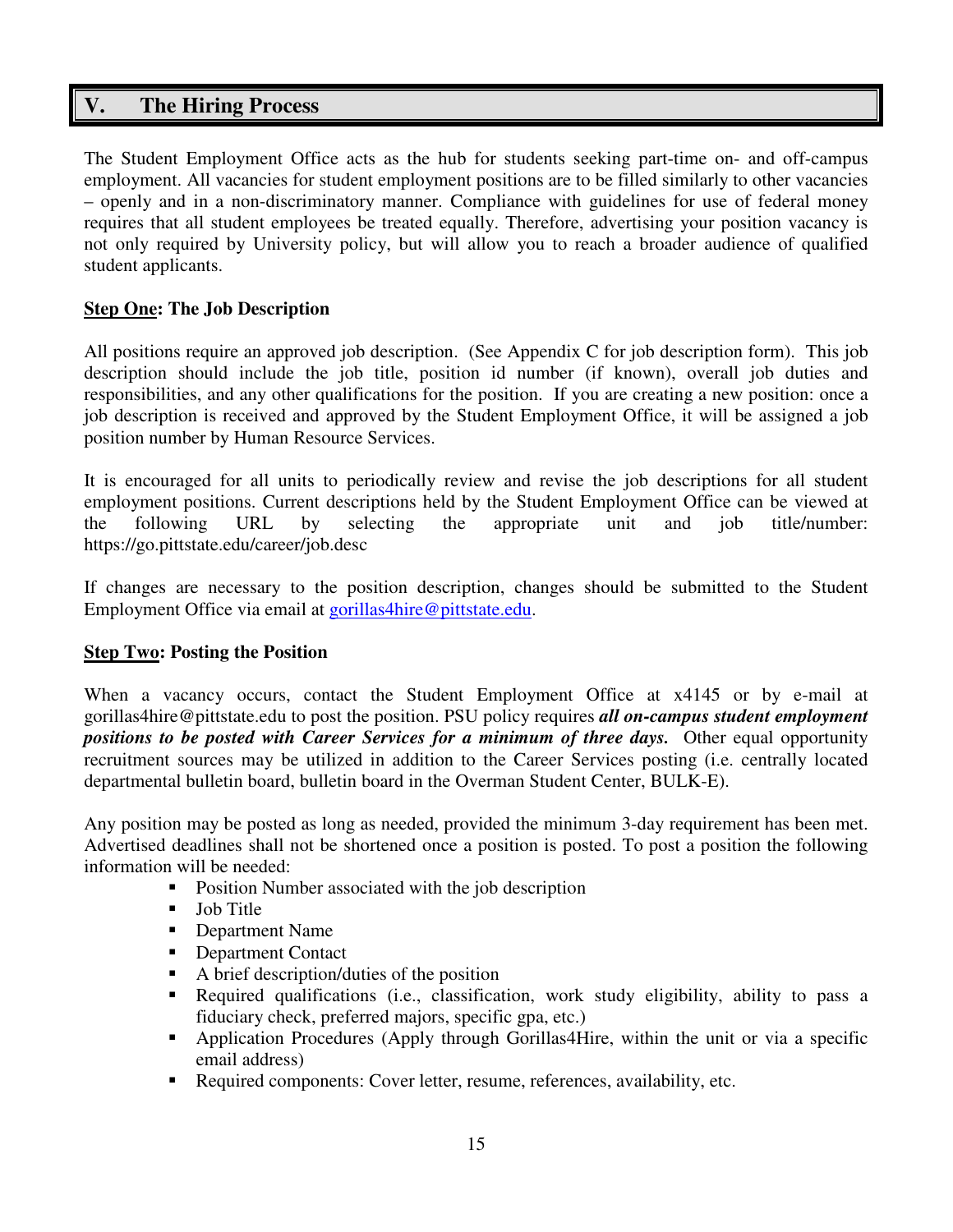- Attach a *Word* version of a departmental application if one is required. (Gorillas4Hire has the capability to upload the application and the student can then download it, complete it and then re-upload the completed version and submit it with a resume or by itself through Gorillas4Hire.)
- If the students are to apply through Gorillas4Hire, indicate the unit contact person who should receive resumes.

**NOTE:** Student Employment does not make referrals for jobs without the above listing, nor are work appointment forms processed without the above listing. Therefore, it is very important that each vacancy has an open opportunity for all eligible students to apply. In cases where it is not logistically possible for the unit to accept resumes, the Student Employment Office may be listed as the contact person. In such cases, resumes will be collected and sent to the supervisor to proceed with the interviewing and hiring process. However, all job postings must contain the identity or location of the position.

# **Step Three: The Application Process**

*How do Students apply through Gorillas4Hire and how does an employer review those applications?* 

# **1. Registration**

Students must first sign up for Gorillas4Hire by following the instructions which can be found on the Career Services website at:

http://www.pittstate.edu/office/careers/student-employment/gorillas4hire.dot

 Students may also choose to print off the Gorillas4Hire Registration Card and fax it to our office at 620-235-4008 or come to 202 Horace Mann to complete a registration card.

#### **2. Confirmation**

 Once students have signed up and their account has been approved, they receive a confirmation email within 24 hours. They complete their registration in Gorillas4Hire by clicking on the student link below and select **"Click here to register!"**

#### **3. Completion**

After completing their registration, students may use all of the features offered through Gorillas4Hire, including uploading resumes, searching and applying for jobs.

# **4. Application**

All students interested in applying for student employment through Gorillas4Hire must be registered and have a resume uploaded to the program. Should a student want to apply for a particular position, a copy of their resume will be sent to the unit's contact person only upon the student's request. Employers are encouraged to screen resumes for students they wish to interview, using criteria such as communication skills, work experience, and availability.

- When a hiring decision has been made, or sufficient applications have been received, phone Student Employment (x4145) or email a notice to gorillas4hire@pittstate.edu to have the listing removed from the daily postings.
- Applicant pools are valid for one semester. If the position becomes vacant during the same semester an applicant from the initial pool may be considered. If there are no suitable applicants, you the position shall be reposted for at least the minimum three days, or until you obtain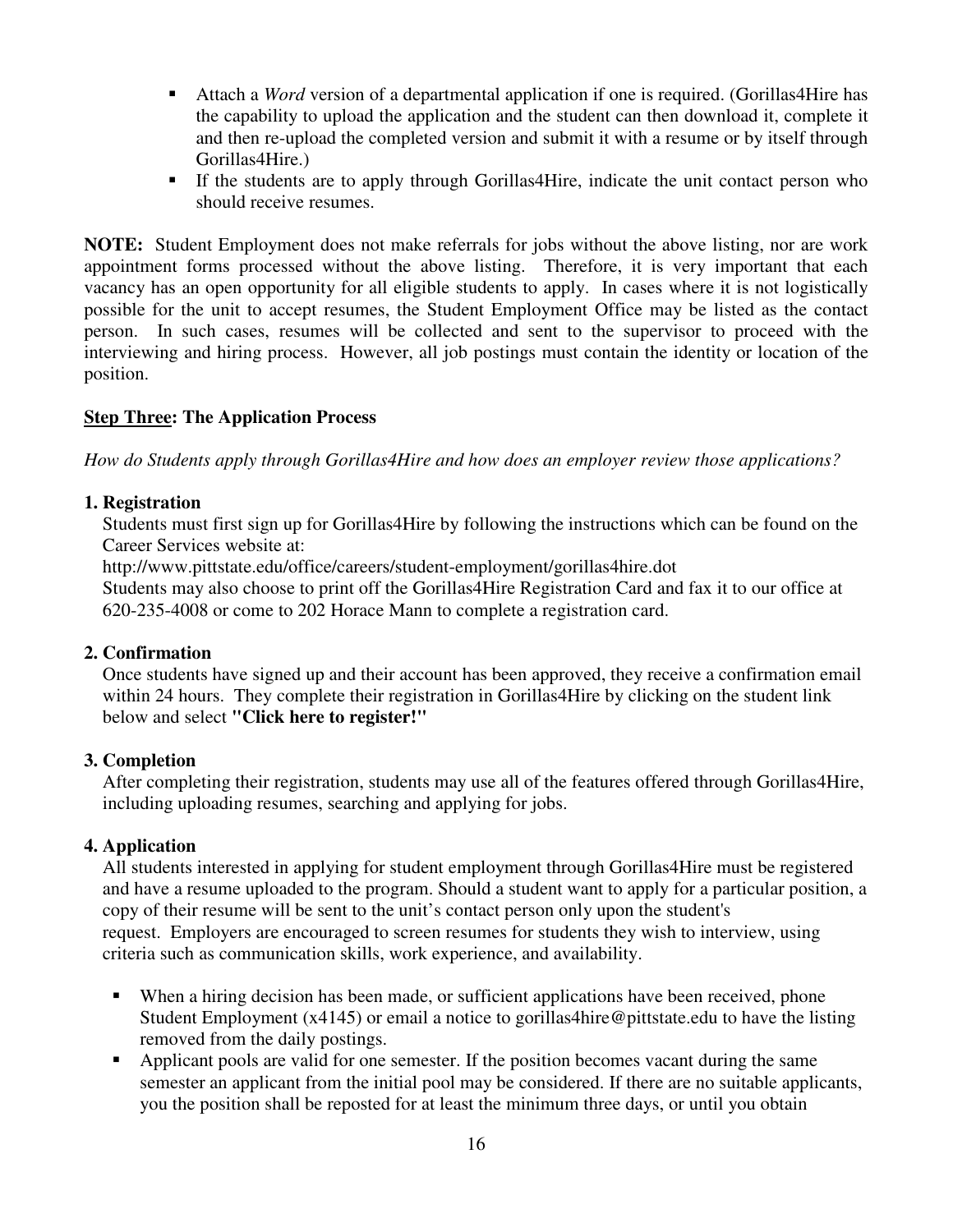sufficient applicants. However, it is not required to use the same applicant pool for an entire semester. A position may be reposted with the Student Employment Office at any time. All resumes and any supplemental applications must be retained by the hiring unit for one year.

# *How do students apply directly to the unit?*

All interested students will be referred to the proper location to apply for the student employment position. Be sure your application documents do not ask for illegal or potentially discriminatory information. If in doubt, contact the Student Employment Office or Equal Opportunity Office.

# **5. The Interview**

When interviewing student applicants, the hiring office, department or program should have more than one member of the unit staff involved in the interview process if possible. In addition, if a sufficient applicant pool exists, **the unit should interview at least one applicant more than the number of positions to be filled**. Units may conduct the student interview process prior to the posting's closing date; however it is important that all incoming applications received prior to that deadline date receive equal review. It is not appropriate to extend an offer to a student before the closing date of the search.

When conducting an interview, it is important to ensure that the student is asked proper and legal questions. Please see Appendix D for example questions. For further information on how to conduct interviews for student positions please contact the Student Employment Office or the director of Career Services.

# **VI. Student Employment Appointments**

Once a hiring decision has been made and an offer of employment is accepted, an appointment form must be completed for the student employee, including non-resident alien (NRA) students.

#### *A. Appointing NEW Student Employees:*

1. Log in to **GUS**

# 2. Under **Miscellaneous Processes** locate the **Appoint/Revise Student Employee link**

- 3. Choose **your department's main link** (i.e., Career Services)
- 4. From the **pull down menu**, select the position you wish to fill (i.e., Data Entry Operator). Please note the number of students you have appointed to this position. The maximum is 99. If you have close to 99, contact Human Resource Services to set up a new position number.

### 5. Click **Choose Position**

6. To appoint a new student employee, enter the **Student Employee's ID number** and click **Fill Position**.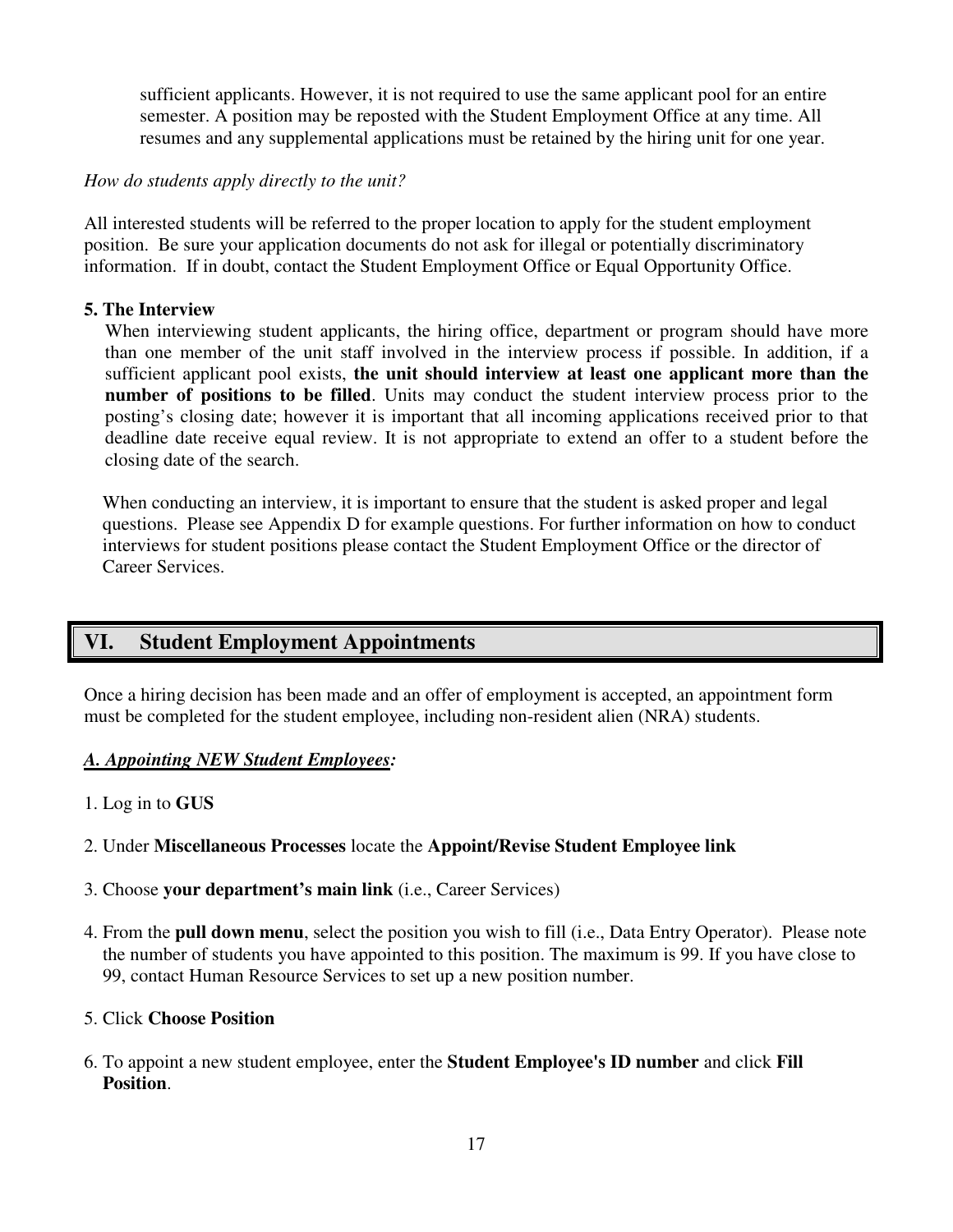7. Once you enter the Student Employee's ID number and Fill Position, complete the Online Student Appointment Form by completing the fields for **First Day of Work** and **Fund/Unit Number**.

# 8. Click **New Appointment.**

- The completed appointment form will appear on your screen. Please print a copy for your records! Also note the specific directions on this form indicating whether or not the student must personally report to the Student Employment Office (202 Horace Mann) to complete this process and provide proper identification (ex. picture ID and social security card).
- Please note that if a student must pass a fiduciary check as a condition for employment that extra time will be required for the Student Employment Office to process the appointment. The student **IS NOT ALLOWED** to work before the process is complete, as ineligibility as identified by the credit report could eliminate the potential employee's eligibility for hire.
- If a student has previously been employed on campus, they may not be required by the system to complete new paperwork. However, please remind them that if their name, withholding status, pay address, or direct deposit account information has changed they should still report to either the Student Employment or Human Resource Services Office to make the needed changes.
- The unit's office will be notified via email when the paperwork is complete and the appointment has been approved. Please note that until the student completes the proper paperwork, they will not be available for time entry.

# *B. Student Notification of Filled Vacancies:*

As a general rule and common courtesy to those students who have applied for a position and have not been selected to fill the vacancy, official notification should be sent. It is not necessary to send a letter, however, that is acceptable. In most cases it would be most efficient for both the student and the unit to email those students who were not hired informing them the position has been filled.

For positions requiring a resume to be submitted through Gorillas4Hire, the Student Employment Office has the capability to send a mass email to all applicants notifying them of the status of the position. Please note this option is not available to positions that are only posted in Gorillas4Hire, but do not require students to apply through the system. The Student Employment Office does not voluntarily send out notifications when a position has been closed, whether applicants applied through Gorillas4Hire, email or in person. Ultimately it is the responsibility of the unit to ask that an email be sent through Gorillas4Hire or to otherwise inform the students that a position has been filled.

Units choosing to use the mass email through Gorillas4Hire option need to send a request to gorillas4hire@pittstate.edu including the position number the applicants applied for, the text of the email and any names you wish to exclude from the email (i.e., finalists that will be personally emailed, the new hire).

# *C. Revising Student Appointment:*

- 1. If revising a student's funding source or pay rate, follow steps 1-6 above then click on link for the student you wish to revise. All currently appointed students in the position selected will be linked at the bottom of the page.
- 2. Choose **Revision Type** (Funding Source or Rate Change)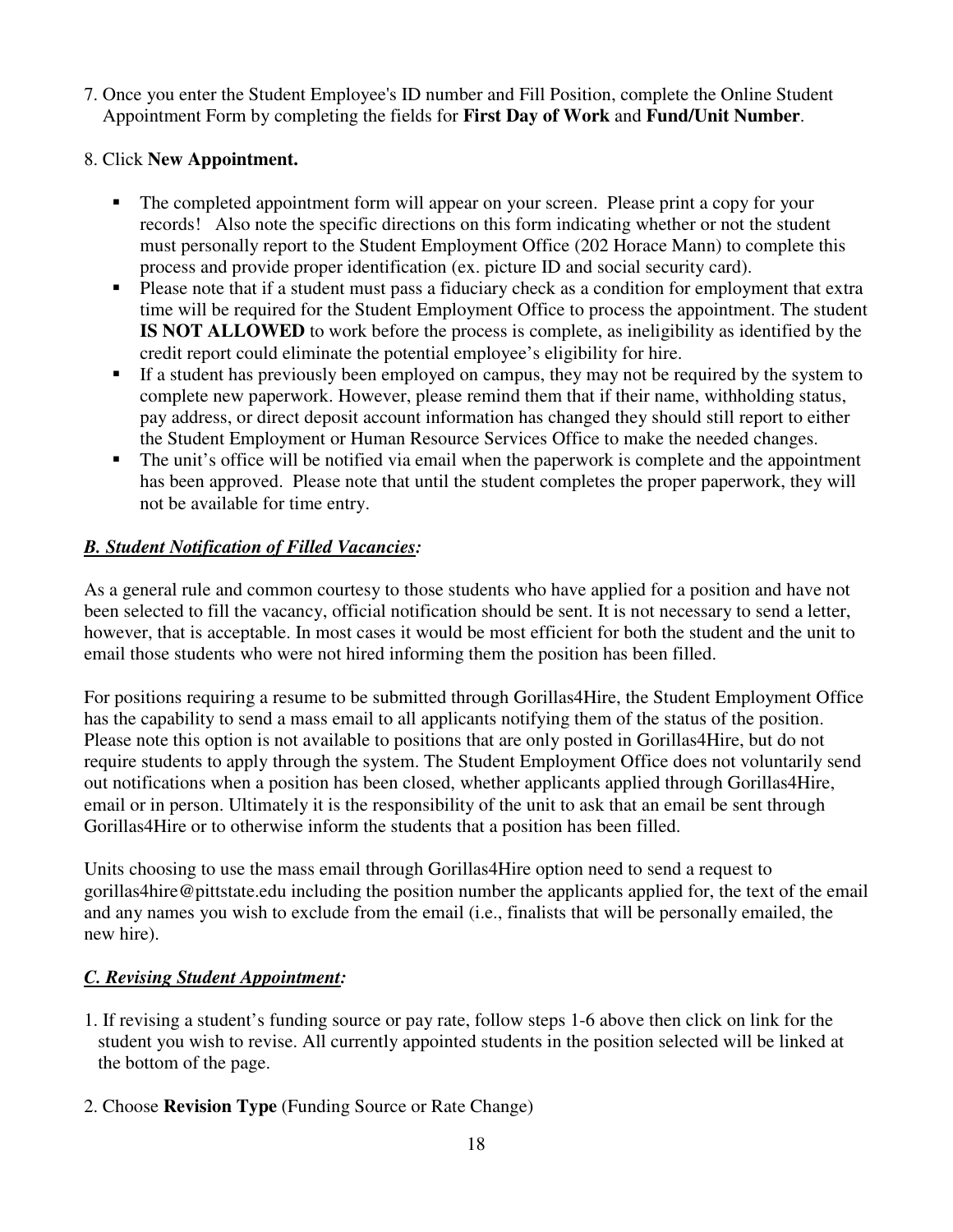# 3. Complete fields for: **New Funding Source** or **Pay Rate Change** and **Effective Pay Period Beginning**

4. Click **Revise Appointment Form**. The completed revision will appear on your screen. Please print a copy for your records.

# *Revising a Student Employment Appointment with Pay Increase:*

Student Anniversary Date Lists are located on the Timekeepers Menu in your GUS Menus.

Students who are eligible for a pay increase will be identified on your Student Employee Anniversary Dates List by a red date followed by an asterisk (\*) in the Pay Increase Anniversary Date column. You will need to click on the position number link for each student who is eligible if you wish to give them a pay increase at this time. This will open a new window to the Student Appoint Process revision web page. Enter a rate change for the student, revise the appointment, and close the window. Your departmental list will still be available in the original window for you to continue with your pay increases. The pay increases will not appear in your listing until HRS has processed the appointment change.

After the pay increases have been implemented for this pay period, you will be notified one pay period in advance when you have students who will be eligible for a pay increase. The dates in the Pay Increase Anniversary Date column on your list will be identified in red with an asterisk from the date two pay periods before the anniversary date and up to the anniversary date. Timekeepers will initiate a rate change by clicking on the position number link and revising the appointment form.

Please contact the Human Resource Services office if you have any questions about the procedure or a particular situation as regulations change based on funding sources. Some pay increases require special permission from the Office of the Vice President for Administration and Campus Life.

# *Federal Work Study Funding:*

If a new appointment form indicates that a student will be paid from Federal Work-Study (FWS) funds, Human Resource Services will run an eligibility check to determine those students who have work-study eligibility. When a student is FWS eligible, the payroll system will automatically switch funding from state to FWS. *Note: The system will not switch to FWS funds if the student employee has work study eligibility in the summer but is not enrolled in classes.* 

Units do not need to complete an appointment form to switch funding from FWS to state and vice-versa. Human Resource Services will notify units of the following situations:

- The student's funding has been switched from FWS to state funds or vice-versa.
- Funding from FWS will continue if the student has exceeded their work-study appointment amount but has eligibility remaining.
- The student has "unmet need" and should see the Student Financial Assistance Office about their FWS eligibility.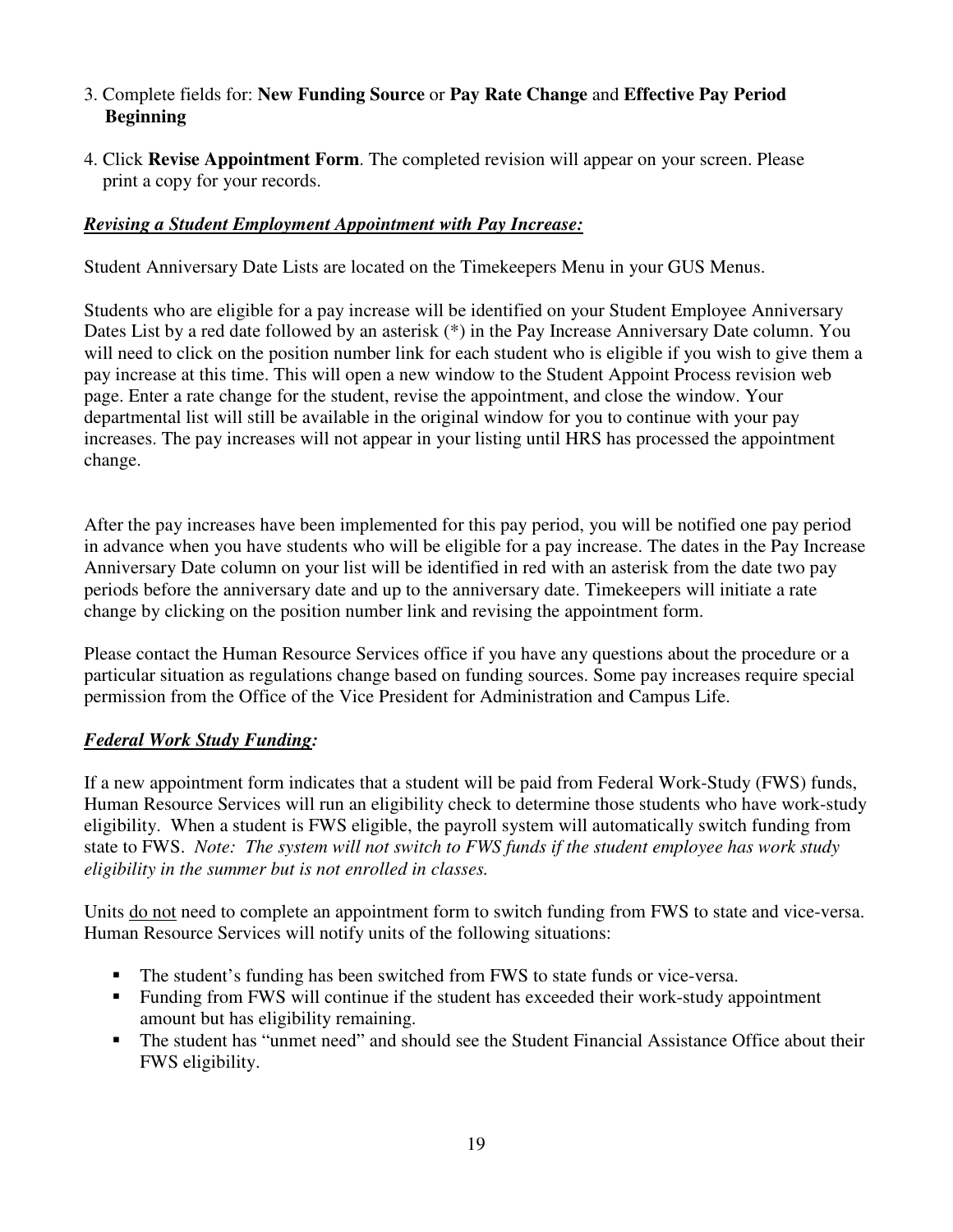Human Resource Services will also confirm work-study eligibility for "continuing" students at the beginning of each academic year. The unit should notify Human Resource Services of the amount to be paid from FWS funds.

Due to federal regulations, FWS funds will not be used if the pay period dates fall entirely outside dates that classes are in session. The system will automatically change funding for the pay periods as needed.

# *Emergency Appointments:*

Some positions perform vital functions that cannot be left vacant during a normal search for a new employee, as when the regular student employee becomes suddenly unavailable for work. In such rare circumstances, exceptions can be granted through Student Employment. However, every effort must still be made to fulfill the spirit of the law. For example, a temporary replacement might be hired immediately, but only until the regular posting/application/selection process can be completed.

# *Required Documents must be completed in the Student Employment Office:*

Once a student has been hired for a position and an appointment form has been submitted, the student will need to complete the following documents in the Student Employment Office:

- **Employment Eligibility Verification/INS Form I-9**
- Statement Concerning Employment in a Job Not Covered by Social Security
- Forms W-4 & K-4
- Employee Information Form
- State of Kansas Employee's Oath
- State of Kansas Substance Abuse Policy Affirmation Form
- Direct Deposit Authorization
- Some students may be required by position to complete a Candidate Consent and Disclosure Form which is required to complete a fiduciary check.

In addition, the student will need to present proper identification documents. Refer to Appendix A for a list of acceptable documents.

# **VII. Supervisor Responsibilities**

The role of the student work supervisor is vital to the success of any student work-learning program, and, to be effective, the supervisor must perform a wide range of activities. It is the supervisor who provides the training, guidance, and instruction required in a work-learning program. So, it is the supervisor who is the key to the quality of work performance and learning that takes place on the job.

# *A. Student Employee Orientation and Expectations:*

A key to successful management of student employees is clarity of expectations. Giving a clear understanding of your expectations to the student provides him/her with the tools to be successful in their job performance. Previous work experience, even in the same organization, does not mean students will automatically know your expectations. Workplaces differ in too many ways for anyone to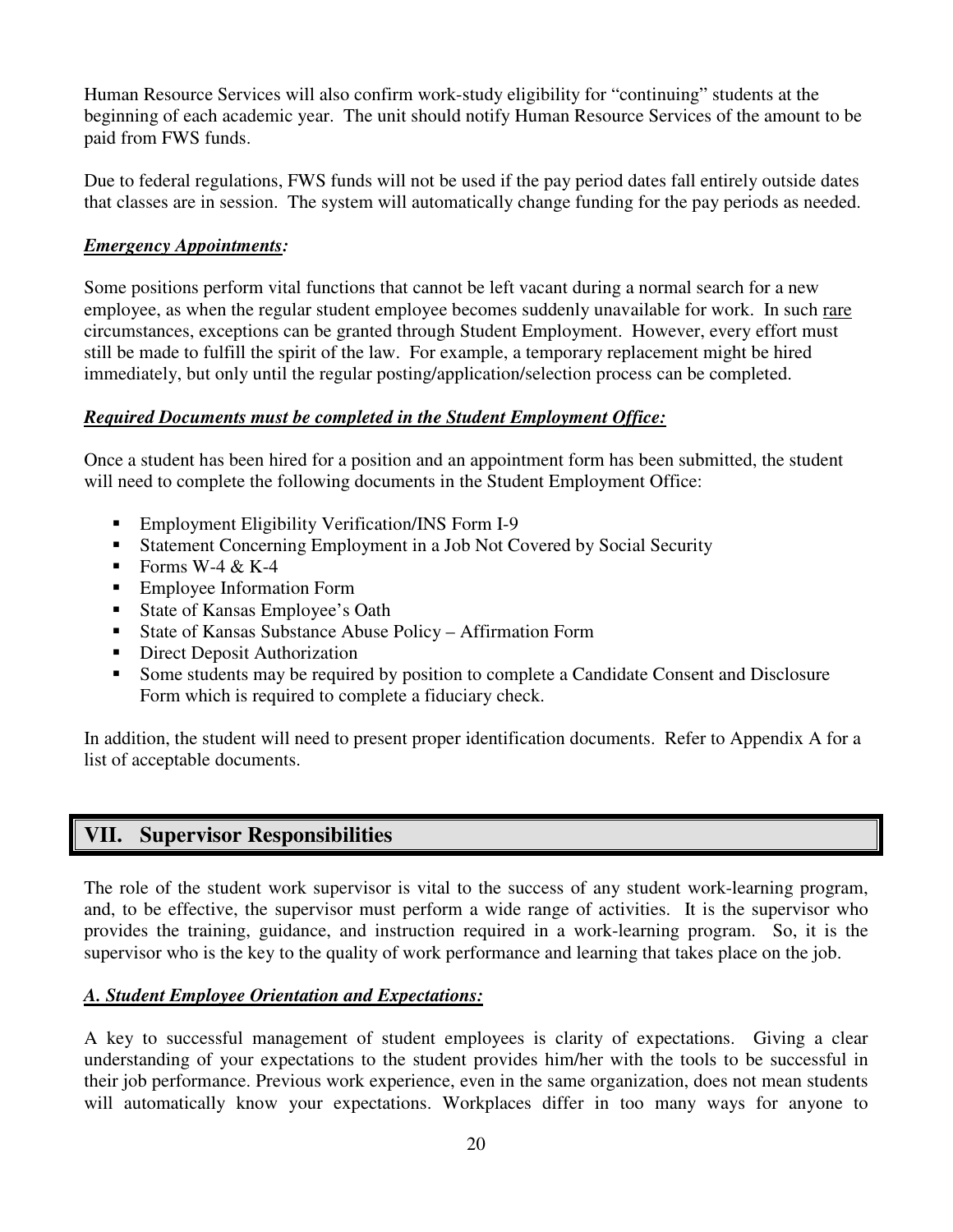generalize about "what goes" and what is taboo at any given work site. Providing the student answers to the following questions would be very beneficial in setting up work expectations for the employee.

- 1. *What is proper attire for your unit?*
- 2. *Who is the person to whom the student reports?*
- 3. *How flexible is the schedule?*
- 4. *Are there specific grooming requirements?*
- 5. *Can the phone be used for local personal calls? If so, under what conditions? Is it okay to accept cell phone calls?*
- 6. *Can computers, copiers, or other tools and equipment of specific sorts be used for personal use? If so, under what conditions?*
- 7. *Are friends or family allowed to be in the work place when the student is "on the clock?" If so, under what conditions?*
- 8. *If keys are distributed, are there rules about having anyone else in the secured area when others are gone?*
- 9. *If rules of particular kinds are not followed, what are the consequences?*
- 10. *What are the policies about missing work for emergencies or health reasons?*
- 11. *What is the most acceptable/least acceptable form of communicating an absence from work? (i.e. texting, email, phone, etc.)*
- 12. *Are there preferred ways people in the unit are to be addressed? What are they?*
- 13. *What kind of performance evaluation will be used and when?*
- 14. *Will there be times beyond the regular schedule when the work will demand student involvement?*
- 15. *When a student finishes assigned tasks, what is expected? (i.e., Who else should they check with for tasks? Should they leave before the scheduled shift is complete? Is homework/Facebook/online shopping, texting OK?)*

Additional Expectations:

- 1. The student employee should always arrive at work on time and let the supervisor know that he/she is reporting to work.
- 2. The student employee should request permission in advance to be absent from work if special circumstances arise. The student employee should ask his/her supervisor to define "special circumstances".
- 3. The student should have ample time to ask questions.

# *Scheduling*

At this time, specific hours that the student will work should be agreed upon. The supervisor should explain that, while some flexibility may be possible during certain times such as exam period, these are the hours which the student is expected to work and that the student is assuming the responsibility to be there on time, ready to work. Students' work hours must not be during their scheduled class hours.

# *Payroll and Timekeeping*

A major responsibility of the student employee's supervisor is to ensure that the student employee records actual hours worked. The supervisor should become thoroughly familiar with the payroll procedures and deadlines. The student must submit a signed time sheet to their supervisor for each payroll period. The supervisor must verify the accuracy of the hours and submit the time sheet to the unit's payroll/timekeeper representative.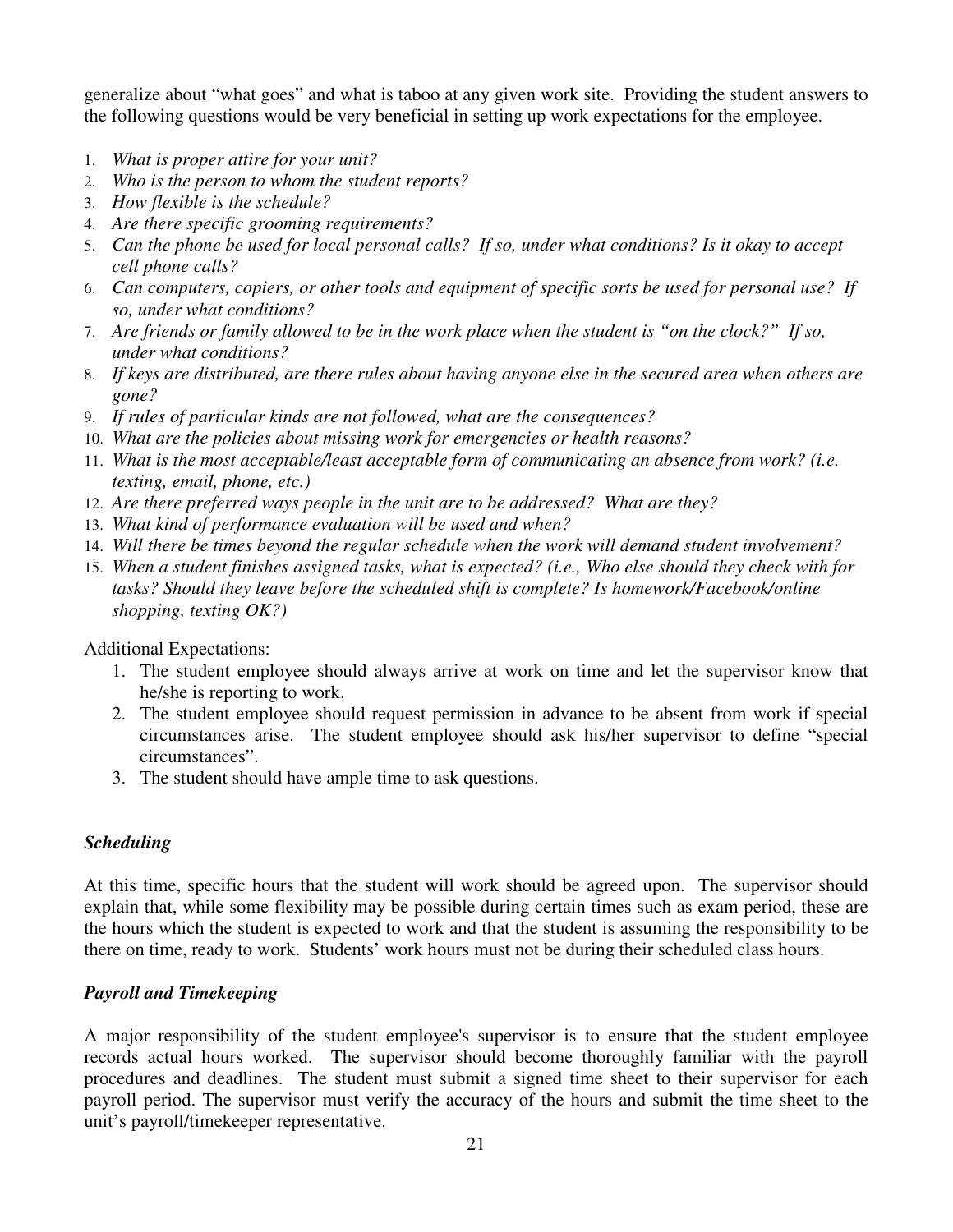Student employee work hours should be verified. Remember there is a limitation of 20 hours per week during periods when the University has classes in session and 40 hours per week during vacation and holiday periods. Paychecks are distributed to student employees biweekly through electronic deposit or payroll debit card. The pay schedule can be found by visiting:

http://www.pittstate.edu/office/hr/payroll-information/pay-schedules.dot

All employees of the State of Kansas are required to enroll in direct deposit. Student Employees are required to complete the authorization form as part of the approval process by the Student Employment Office. It will be necessary to present a deposit slip, voided check or account information card at the time of enrollment for direct deposit. A bank/debit card or account number will not work for enrollment purposes.

# **VIII. Job Location & Development Program**

The Job Location & Development Program (JLD) is coordinated from the Career Services Office and is intended to expand off-campus job opportunities for students who are enrolled and who want jobs regardless of financial need. Jobs are located and developed under the JLD Program for Federal Work Study (FWS) and non-FWS eligible students. The JLD Program encourages students to participate in community service activities.

JLD community service jobs are designed to improve the quality of life for community residents, particularly low-income individuals, or to solve particular problems related to the needs of community residents. Community services are those the school has identified by working with local nonprofit, governmental, and community-based organizations. Appropriate jobs are those in fields such as health care; child care; literacy training; education (including tutorial services); housing and neighborhood improvement; rural development; and community improvement and jobs that provide supportive services to students with disabilities.

Any student interested in locating off-campus job opportunities under the JLD program should contact Career Services for more information.

# **IX. Student Employee of the Year Program**

An objective of the Student Employment Program is to contribute to the comprehensive development of students by providing and recognizing the multi-faceted co-curricular experiences students have at Pittsburg State University. Pittsburg State University, as a member of the Midwest Association of Student Employment Administrators (MASEA), sponsors an annual "Student Employee of the Year Award Ceremony".

This program serves as a wonderful opportunity for all student employees to be recognized for their hard work and dedication to Pittsburg State University. Supervisors are strongly encouraged to nominate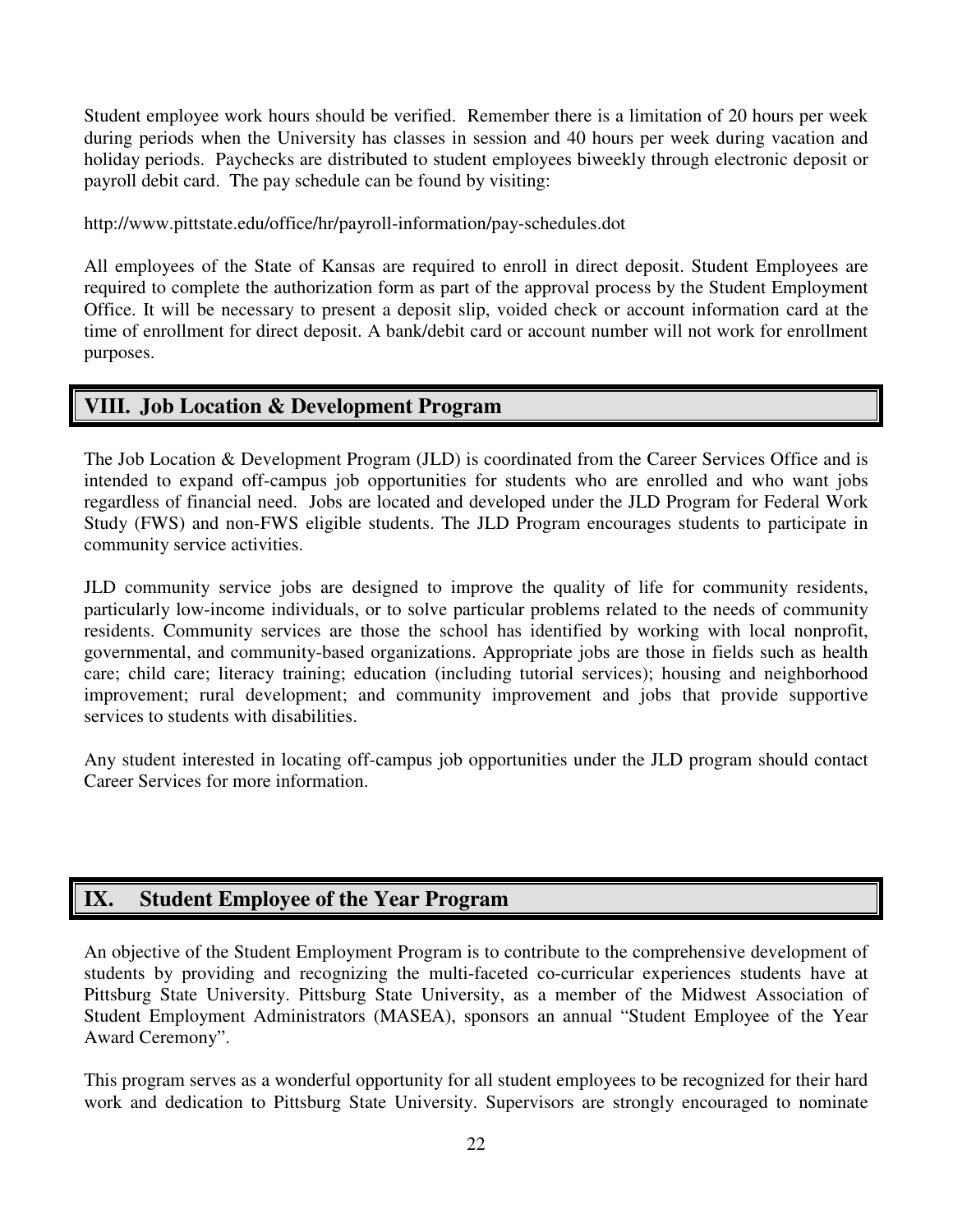those students who they believe exemplify the highest standards of performance for this award. Nominations are usually requested in the beginning of the Spring semester.

To be eligible, students must be employed at PSU for a minimum of three months full-time or six months part-time during the academic year. Students must be nominated by a supervisor. In addition, all students nominated, as well as their families and supervisors, are invited to a reception and award ceremony to celebrate Student Employment Week, held each April.

# **X. Evaluations/Termination**

# *Evaluations:*

As part of the duty of a learning institution, students should be given the opportunity to learn and grow from their on-campus positions. The Office of Career Services encouraged that each unit develops a process for evaluating a student employee's job performance following the minimum procedures.

- 1) After accepting the job offer, the student employee should be informed of the unit's evaluation process.
- 2) A unit may establish a formal evaluation system for student employees. Sample evaluation forms can be found at http://www.pittstate.edu/office/ careers/students/policies.dot and in the Student Employment Handbook (see Appendix F for recommended form).
- 3) Formal evaluations should be given at least once a semester. If the formal evaluation is verbal, the student may request the results of the evaluation be provided in written form. If the formal evaluation is in written form, both the supervisor and the student employee should sign the form upon completion. A copy of the signed form should be given to the student and a copy maintained by the unit in the student's personnel file.
- 4) The evaluation should be done by the immediate supervisor, though consultation with the unit supervisor is appropriate, if necessary. Written documentation should be maintained throughout the employment period to support the evaluation. If a student receives any "unsatisfactory" or "needs improvement" rating on an evaluation, suggestions should be offered for improvement and a reasonable time allowed in order to make those improvements prior to the next evaluation. If failure to improve performance is grounds for dismissal, the student must be advised as such.

# *Termination:*

Termination of a work appointment may occur for various reasons. Some possible reasons are loss or depletion of funding, completion of a given project, poor work performance/personal conduct, or attaining the upper limit of one's earnings. In addition, graduation results in automatic termination, as the individual is no longer a student. There are no provisions for unemployment compensation. Students are never guaranteed employment for any set period of time, nor of continuing employment.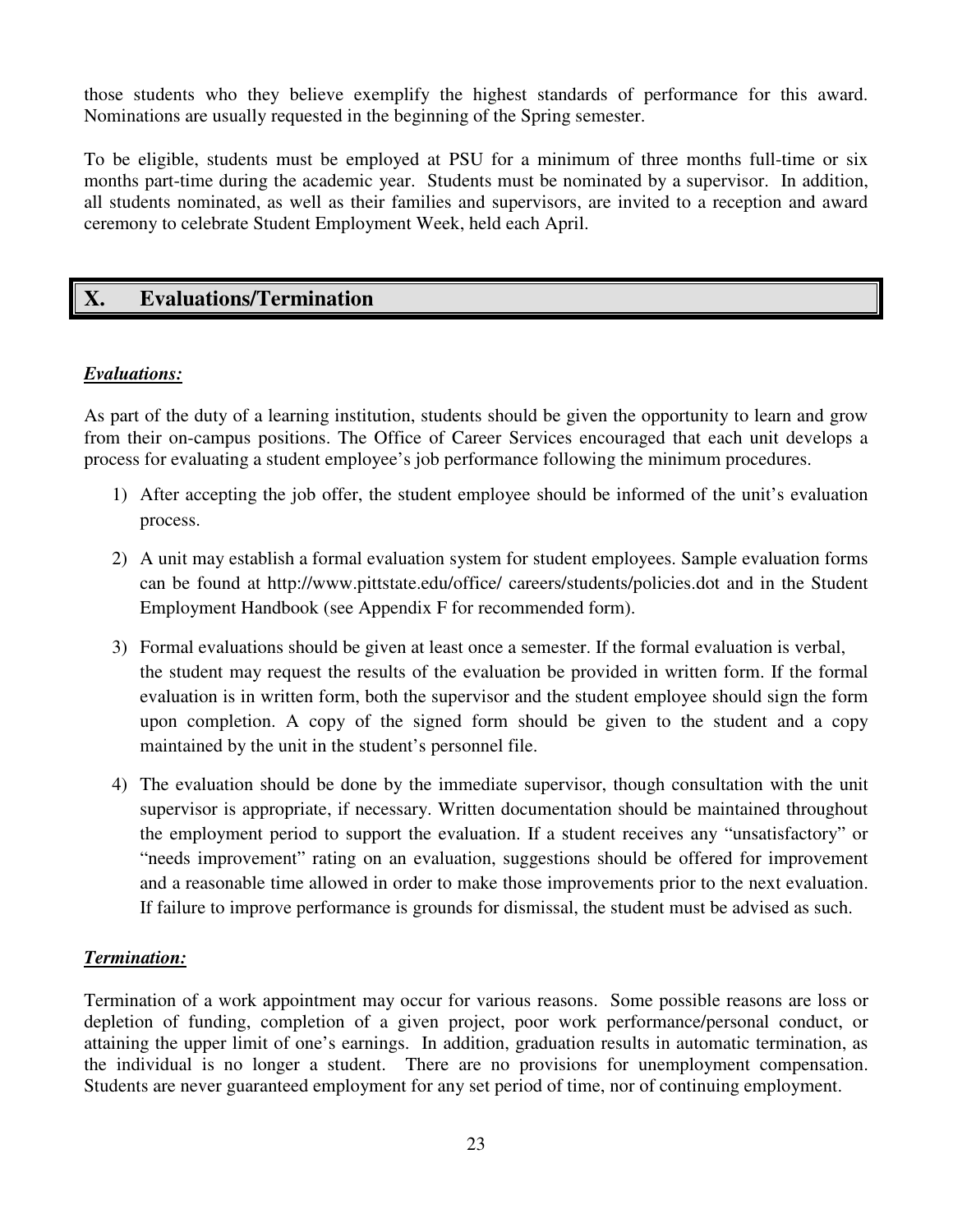Units may not terminate employees based on race, religion, color, sex, disability, marital status, sexual orientation, national origin, age, ancestry or political affiliation. Students who believe they may have been terminated due to the above listed reasons may contact PSU's Equal Opportunity Office for assistance.

Students who feel they have been unfairly terminated for reasons other than those listed above may contact the Office of Career Services at ext. 4140.

# **XI. University Policy: Equal Opportunity/Affirmative Action**

# *Equal Opportunity:*

Pittsburg State University is committed to a policy of equal opportunity for all members of the University community. To ensure that all individuals have the opportunity to realize their employment goals and/or their educational goals and potentials, the University shall conduct all endeavors and activities without discrimination based on race, religion, color, sex, disability, marital status, sexual orientation, national origin, age, \*ancestry, or political affiliation. Equal opportunity for employment, education, and educational-related activities shall be extended to all qualified persons.

# *Affirmative Action:*

To implement the principles of equal opportunity, Pittsburg State University maintains an Affirmative Action plan, program and procedures as articulated through the relevant federal and state laws, rules and regulations.\*\* Affirmative Action promotes the increase of participants and level of involvement in the University of underutilized minorities, women, persons with disabilities and those veterans who are included in relevant legislation. Affirmative Action takes into consideration the availability of persons who compose the underutilized groups and the factors involved in increasing participation among said groups. The foundation elements of the Affirmative Action plan, program and procedures at Pittsburg State University are good faith, reasonableness, equality and leadership.

\*As specified by law \*\*Executive Order 11245, as amended; Revised Order No. 4, Title VI

# **XII. University Policy: Sexual Harassment**

Sexual discrimination in the form of sexual harassment, defined as the use of one's authority or power to coerce another into unwanted sexual relations or to punish another for his/her refusal, or the creation by a member of the University community of an intimidating, hostile, or offensive working education environment through repetitive verbal or physical conduct of a sexual nature, shall be a violation of Pittsburg State University's Affirmative Action Policy.

*For information on PSU's Grievance Procedure see* http://www.pittstate.edu/office/eoaa/grievanceprocedures/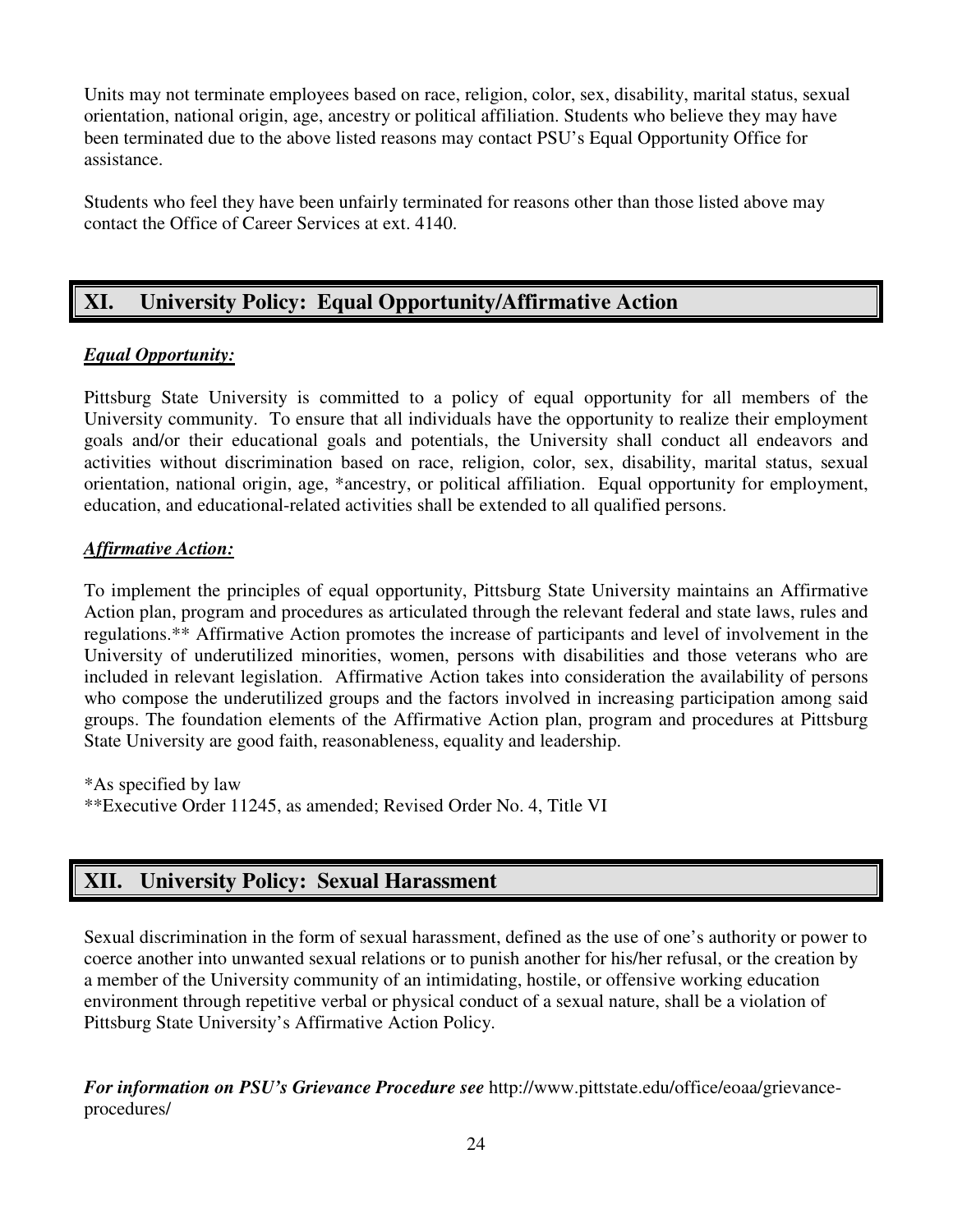# **XIII. University Policy: Americans with Disabilities Act**

The Americans with Disabilities Act (ADA) prohibits discrimination on the basis of disability in employment, programs and services provided by state and local governments, goods and services provided by private companies, and in commercial facilities.

The ADA was signed into law on July 26, 1990. It contains requirements for new construction, for alterations or renovations to buildings and facilities of private companies providing goods or services to the public. It also requires that State and local governments provide access to programs offered to the public. The ADA also covers effective communication with people with disabilities, eligibility criteria that may restrict or prevent access, and requires reasonable modifications of policies and practices that may be discriminatory.

The ADA gives the Department of Justice (DOJ) authority to issue regulations for title II and III of the ADA and to provide technical assistance and enforcement. The Department also has authority to certify that a State or local accessibility code is equivalent to the ADA's requirements for new construction and alterations.\*

*\*From U.S. Department of Justice Americans with Disabilities Act Home Page:www.usdoj.gov/crt/ada/adahom1.html* 

# **XIV. University Policy: OSHA**  *Occupational Safety & Health Administration, U.S. Department of Labor*

The purpose of this rule is to reduce the number of job-related fatalities, illnesses, and injuries. The rule will accomplish this by requiring employers to establish a workplace safety and health program to ensure compliance with OSHA standards and the General Duty Clause of the Act (Section 5(a)(1)).

General Duty Clause means the General Duty Clause of the OSH Act, Section 5(a)(1), which states that "[e]ach employer…shall furnish to each of his employees employment and a place of employment which are free from recognized hazards that are causing or are likely to cause death or serious physical harm to his employees."

*\*Information from OSHA web site:* http://www.osha.gov/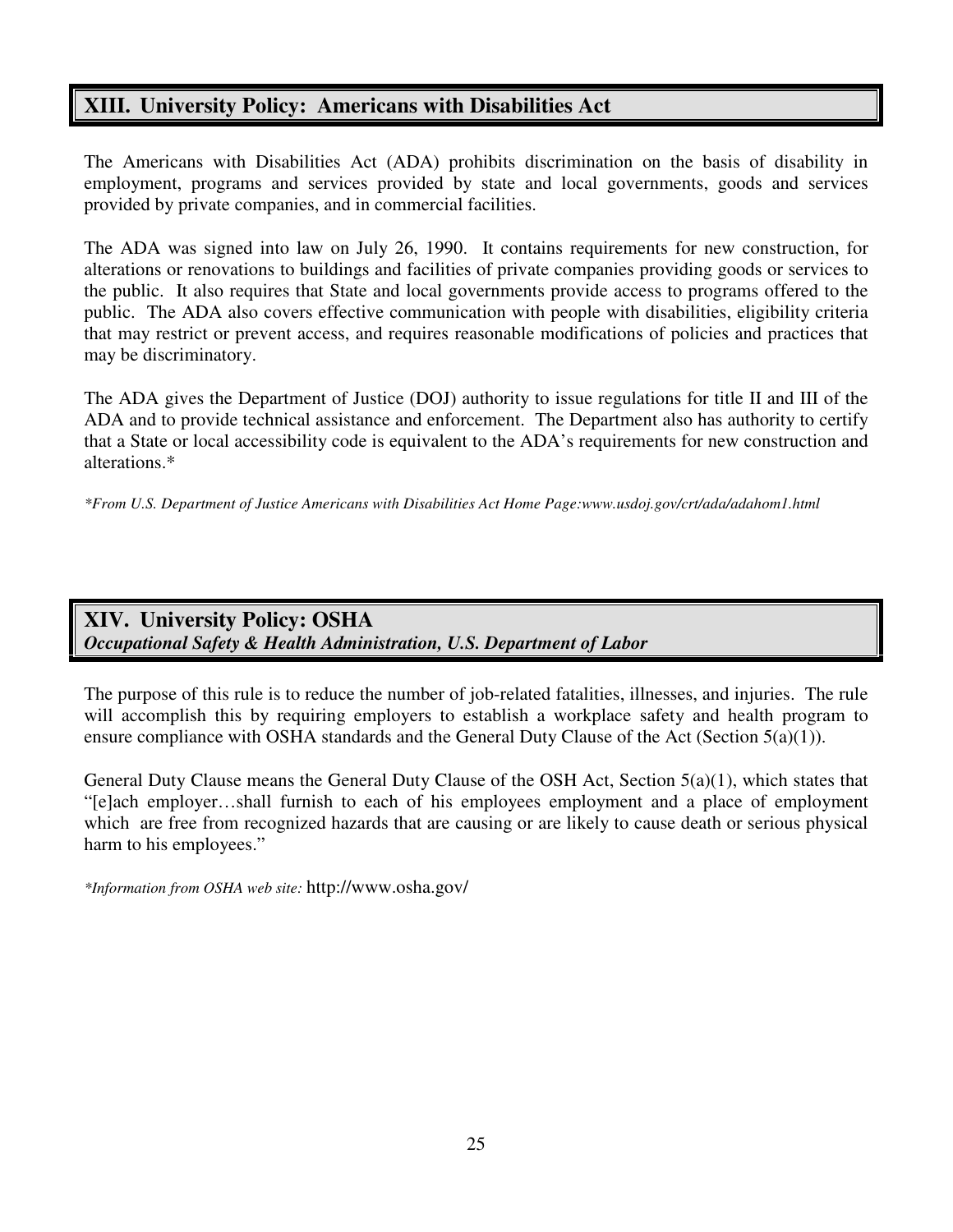# XV. Appendixes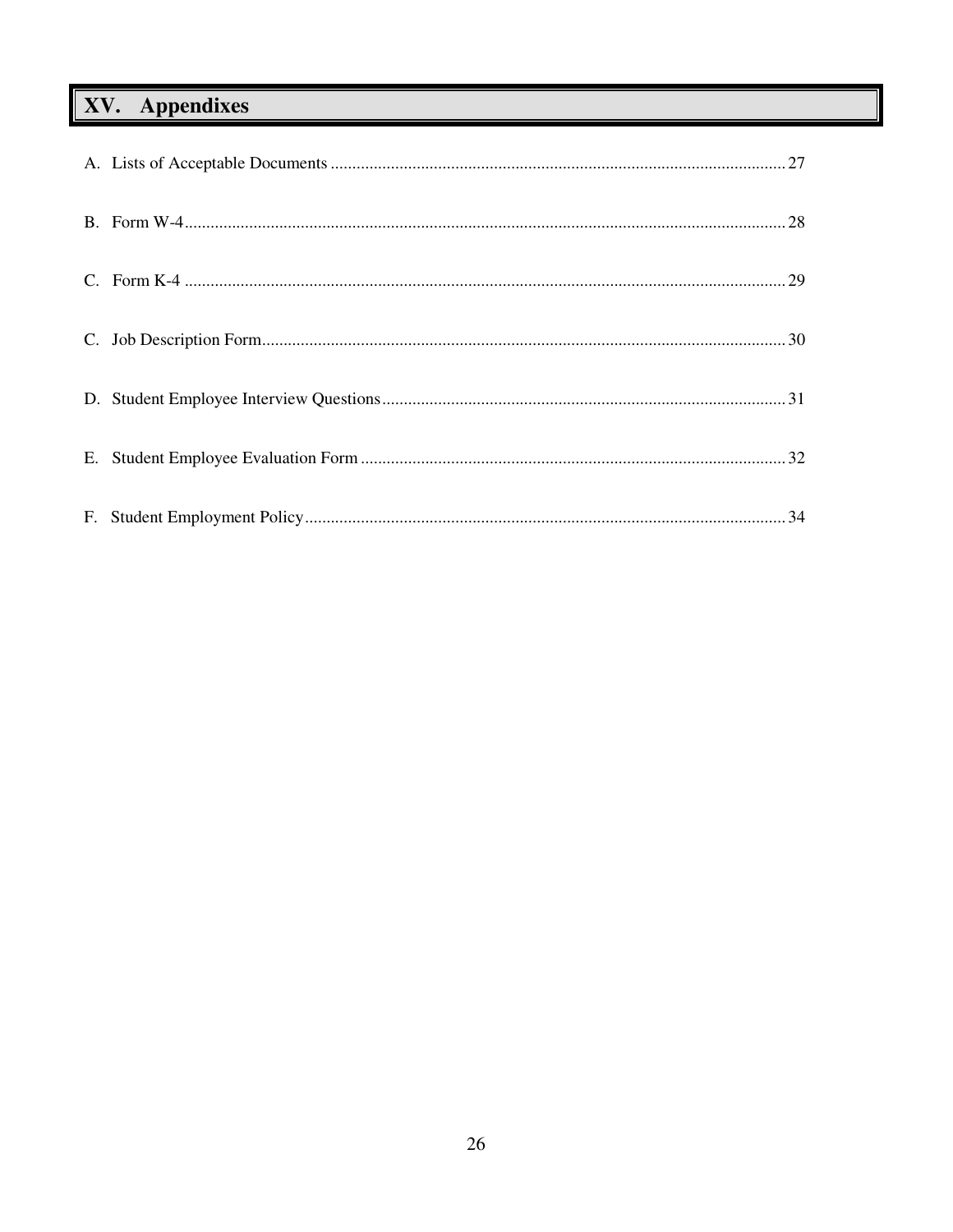For web version users please see HRS website for most current form.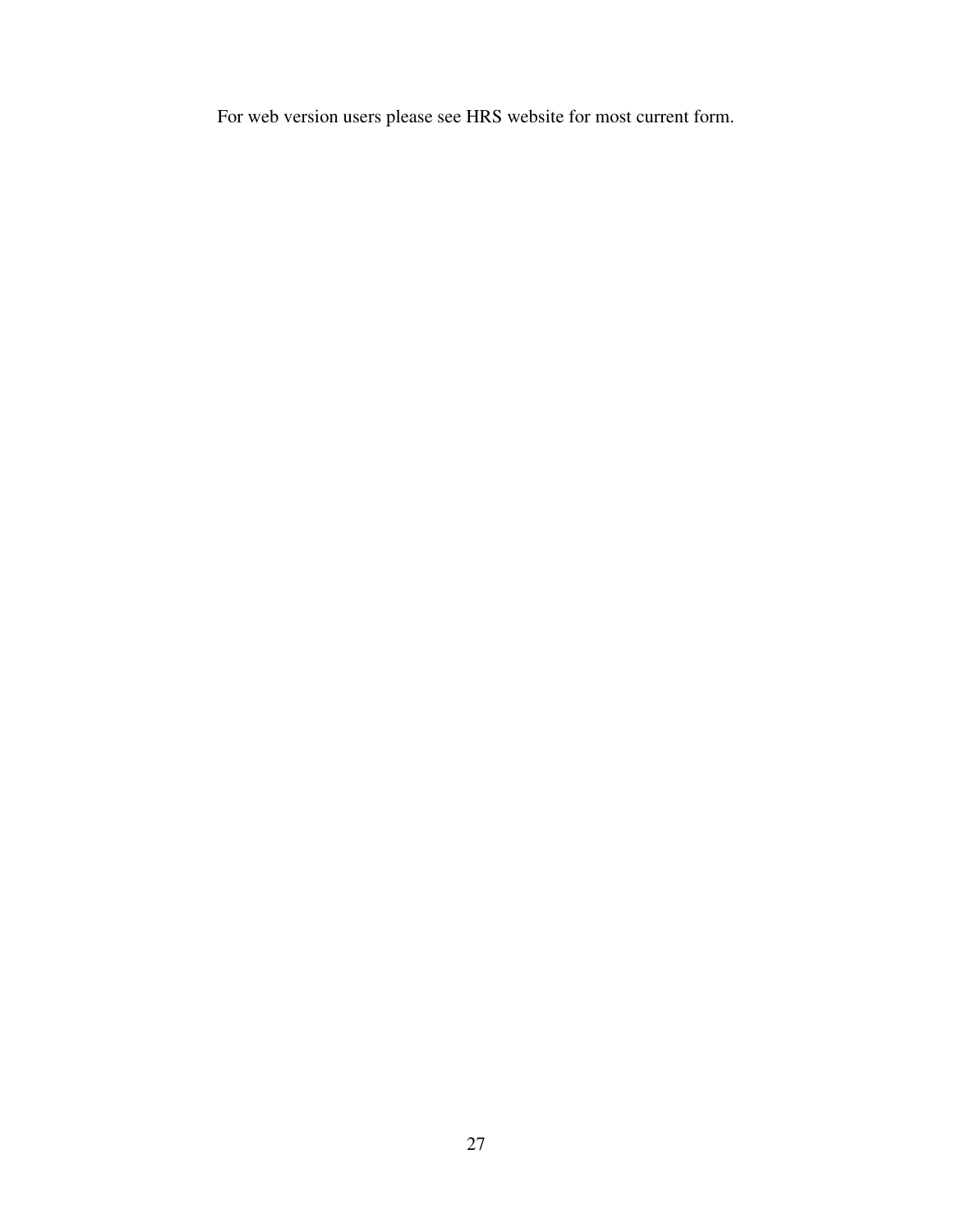For web version users please see HRS website for most current form.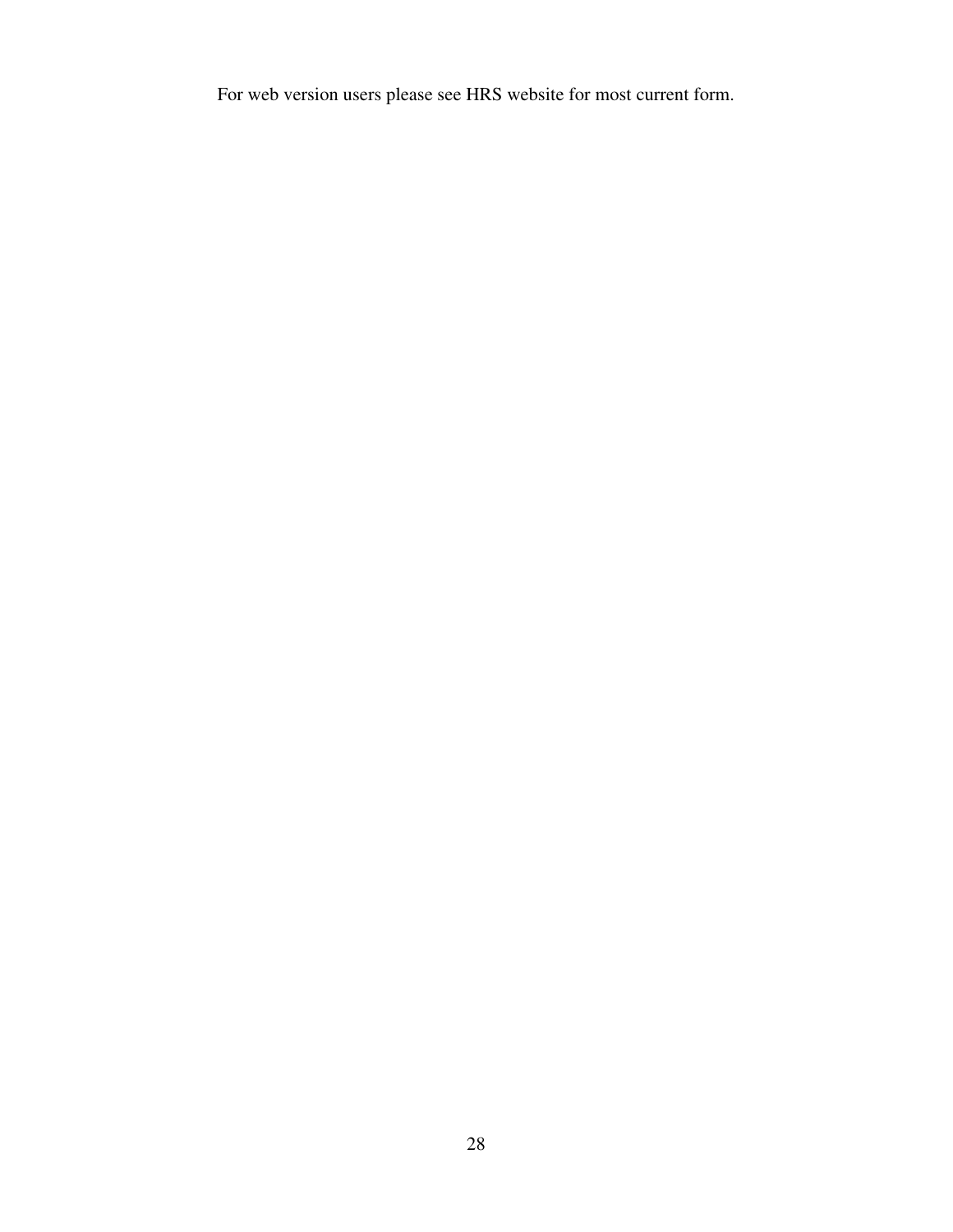For web version users please see HRS website for most current form.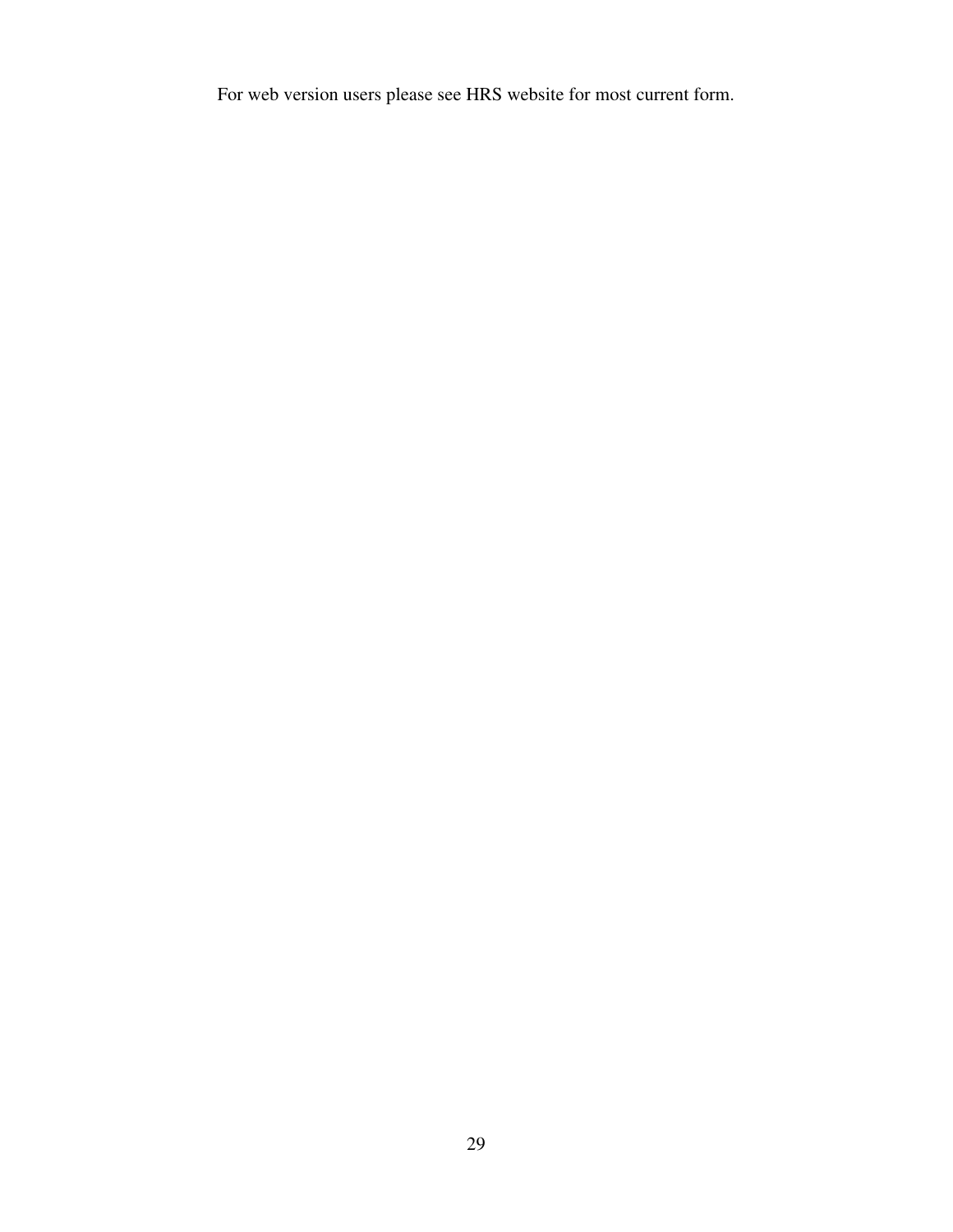# **STUDENT EMPLOYMENT JOB DESCRIPTION**

POSITION: TITLE: DEPARTMENT: SUPERVISOR: NUMBER OF OPENINGS:

WORK SCHEDULE:

WAGE/SALARY:

REGULAR HOURS: EMPLOYMENT START DATE:

JOB DESCRIPTION:

EDUCATION REQUIRED: QUALIFICATIONS:

APPLICATION INSTRUCTIONS: Apply through Gorillas4Hire? Y or N Other Instructions:

CONTACT (email or phone):

HAZARDS: EQUIPMENT USED: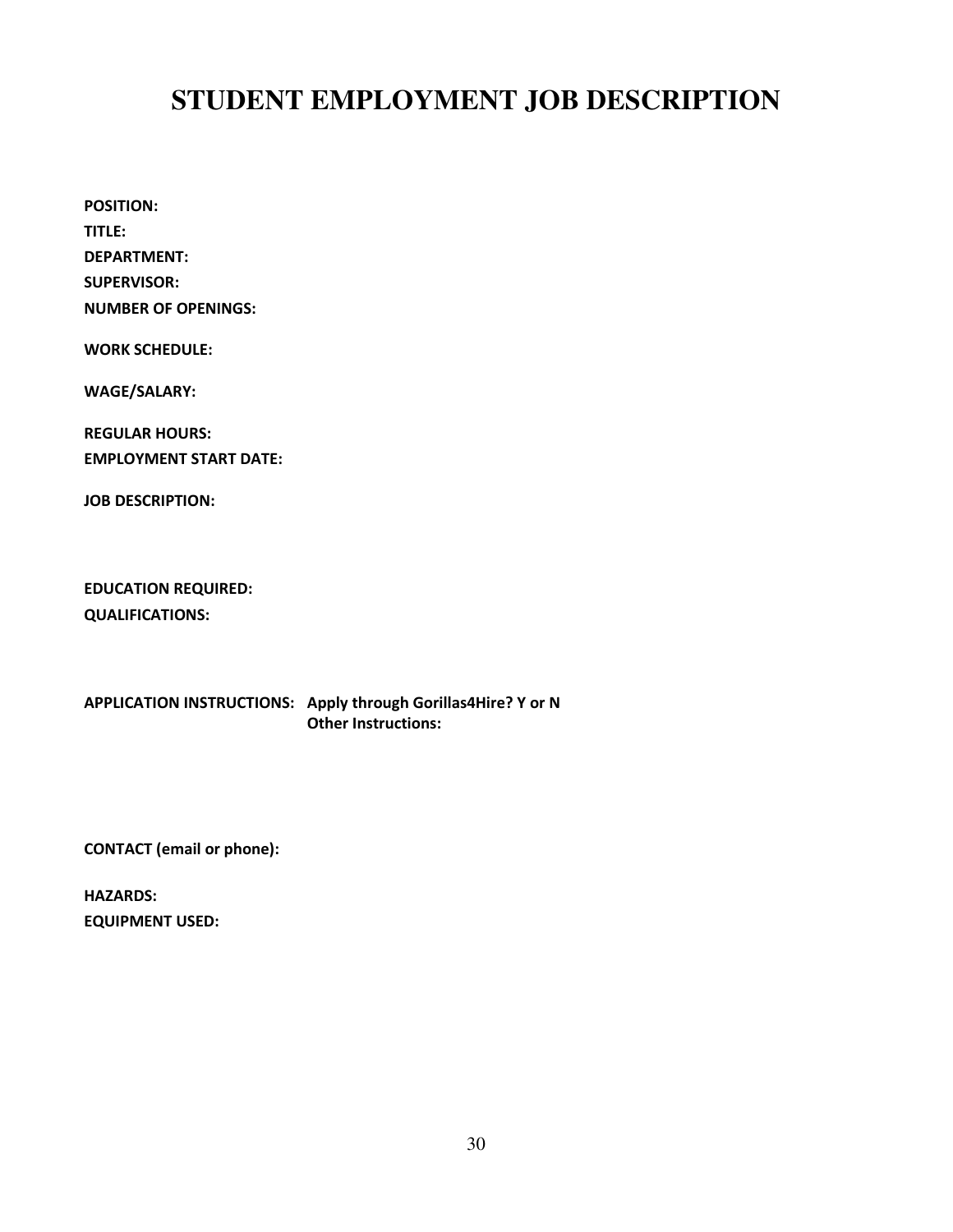# **Student Employee Interview Questions**

*What do you know about our office/department/program? Why are you interested in this job? Tell us a little bit about you and/or your work experience. What type of computer (or other relevant) experience do you have? Give us an example of how you handle multiple priorities/tasks. Give us an example of how you handled an angry customer. What are your strengths? What are your areas for improvement? What plan do you have in place? Are you involved in any on-campus activities? How would you describe your personality? How do you feel about working with pre-determined deadlines? What has been your most valuable work experience? If I were to call your most recent supervisor, what would they say about you? Why should we hire you?*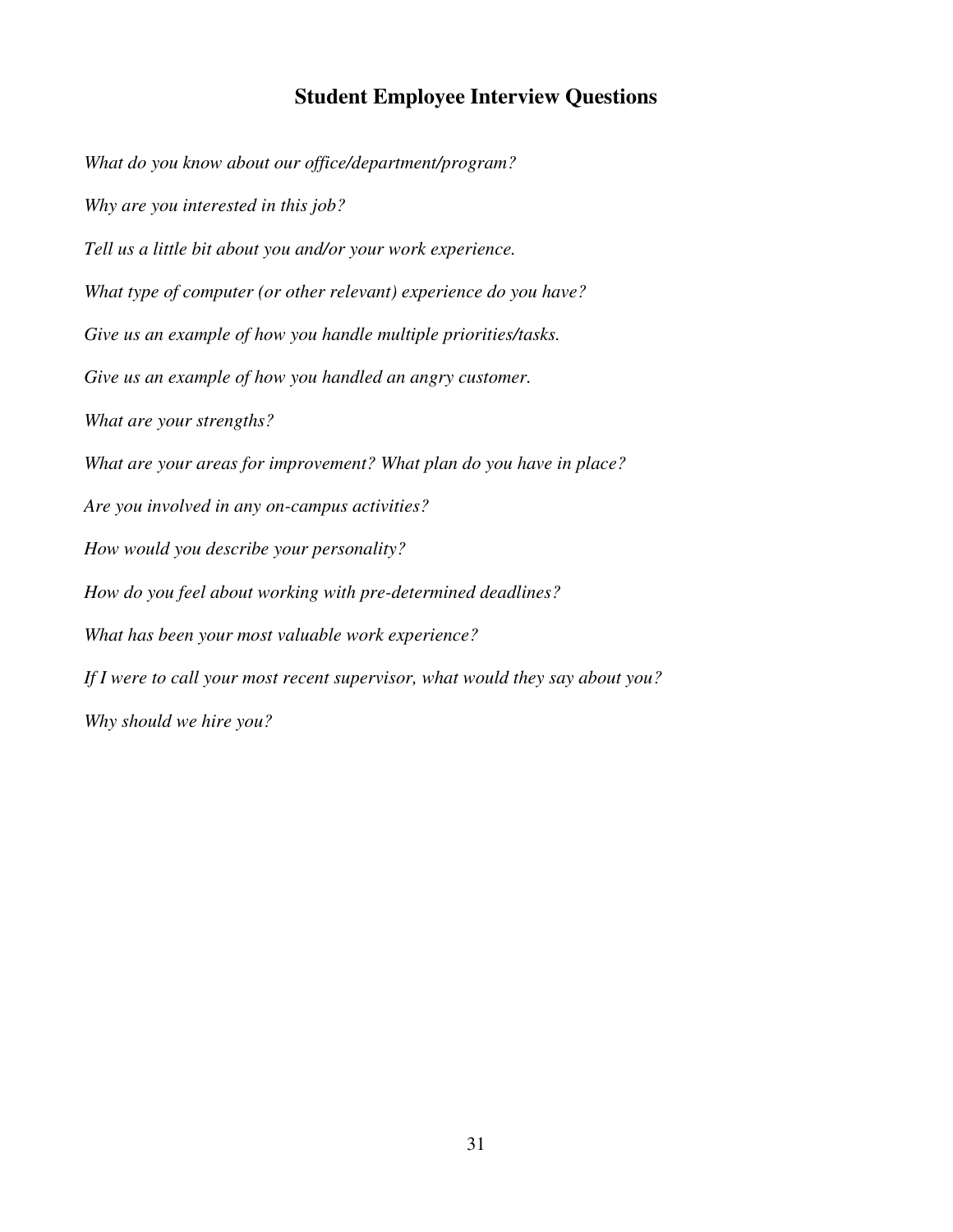# Pittsburg State University STUDENT EMPLOYEE EVALUATION FORM

| <b>Evaluation Scale:</b><br>5 – Excellent; consistently above and beyond requirements<br>4 - Good, often goes beyond stated requirements<br>3 - Satisfactory, meets requirements<br>2 - Needs improvement, partially meets requirements<br>1 – Unsatisfactory, does not meet requirements |                       |                             |                     |             |                  |  |  |  |  |
|-------------------------------------------------------------------------------------------------------------------------------------------------------------------------------------------------------------------------------------------------------------------------------------------|-----------------------|-----------------------------|---------------------|-------------|------------------|--|--|--|--|
|                                                                                                                                                                                                                                                                                           | (1)<br>Unsatisfactory | (2)<br>Needs<br>Improvement | (3)<br>Satisfactory | (4)<br>Good | (5)<br>Excellent |  |  |  |  |
| <b>Quality of Work:</b>                                                                                                                                                                                                                                                                   |                       |                             |                     |             |                  |  |  |  |  |
|                                                                                                                                                                                                                                                                                           |                       |                             |                     |             |                  |  |  |  |  |
|                                                                                                                                                                                                                                                                                           |                       |                             |                     |             |                  |  |  |  |  |
| <b>Quantity of Work:</b>                                                                                                                                                                                                                                                                  |                       |                             |                     |             |                  |  |  |  |  |
| Comments expansion of the contract of the contract of the contract of the contract of the contract of the contract of the contract of the contract of the contract of the contract of the contract of the contract of the cont                                                            |                       |                             |                     |             |                  |  |  |  |  |
| <b>Cooperativeness:</b><br>Comments Commercial Commercial Commercial Commercial Commercial Commercial Commercial Commercial Commercial Commercial Commercial Commercial Commercial Commercial Commercial Commercial Commercial Commercial Commercial Comm                                 |                       |                             |                     |             |                  |  |  |  |  |
| <b>Attendance/Timeliness:</b><br>Comments Comments                                                                                                                                                                                                                                        |                       |                             |                     |             |                  |  |  |  |  |
| Dependability:<br>Comments Comments                                                                                                                                                                                                                                                       |                       |                             |                     |             |                  |  |  |  |  |
| <b>Initiative:</b><br>Comments                                                                                                                                                                                                                                                            |                       |                             |                     |             |                  |  |  |  |  |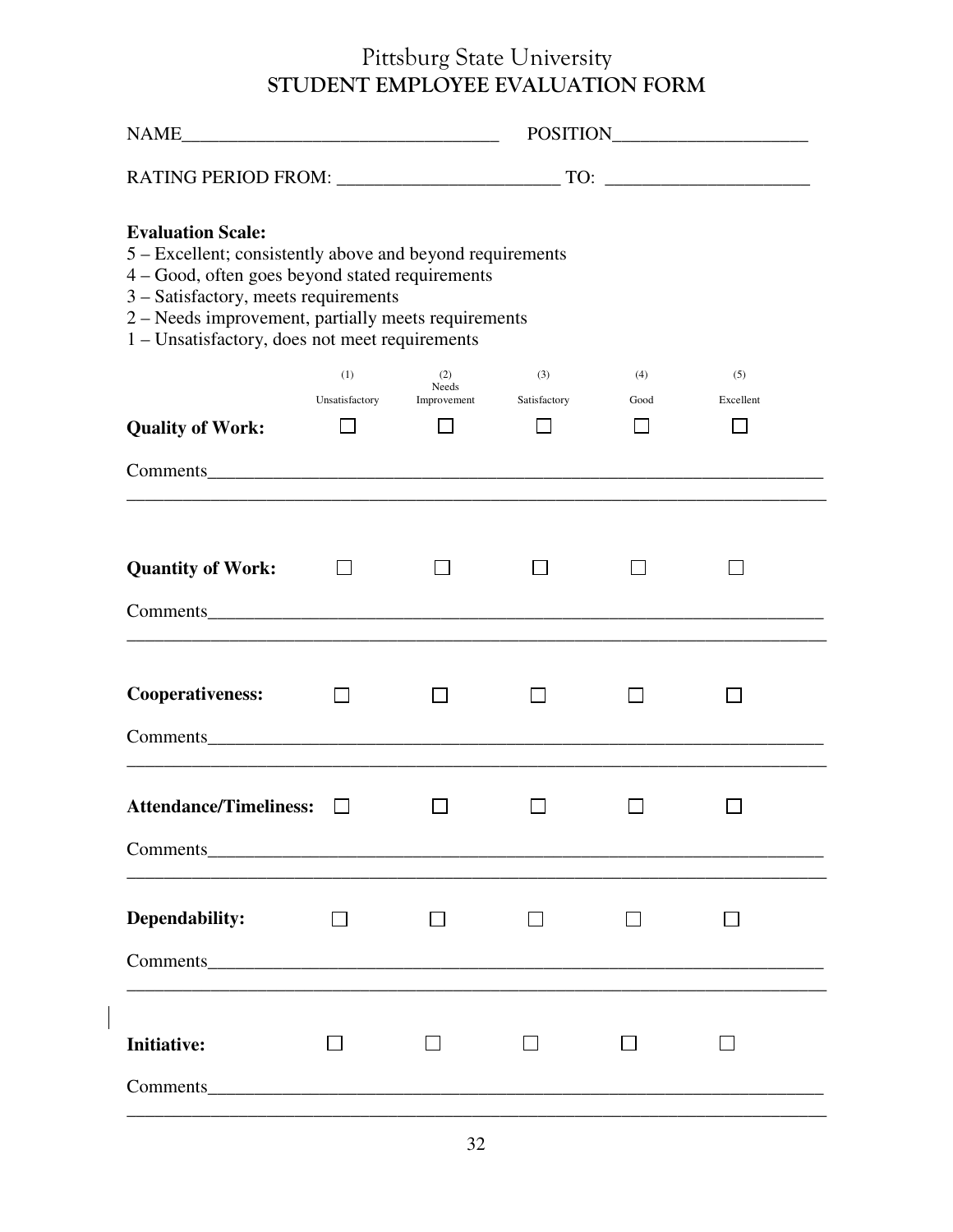| Appearance:                                                                                                                                                                                                                                                                                                                                                            |              |  |  |  |
|------------------------------------------------------------------------------------------------------------------------------------------------------------------------------------------------------------------------------------------------------------------------------------------------------------------------------------------------------------------------|--------------|--|--|--|
|                                                                                                                                                                                                                                                                                                                                                                        |              |  |  |  |
| <b>Care of Equipment:</b>                                                                                                                                                                                                                                                                                                                                              | $\mathbf{L}$ |  |  |  |
| Organization of Work: $\Box$                                                                                                                                                                                                                                                                                                                                           |              |  |  |  |
| Judgment:                                                                                                                                                                                                                                                                                                                                                              |              |  |  |  |
| <b>Conduct on the Job:</b><br>Comments expansion of the comments of the comments of the comments of the comments of the comments of the comments of the comments of the comments of the comments of the comments of the comments of the comments of the comm                                                                                                           | $\Box$       |  |  |  |
| <b>GENERAL RATING:</b><br><b>Comments Comments</b>                                                                                                                                                                                                                                                                                                                     |              |  |  |  |
| Date: Signature of Supervisor<br>1. Initial employment evaluation complete<br>2. 30 day probation<br>3. Removed from probationary status<br>____4. Continue on probation for 1 month<br>________5. Terminated<br>6. Next evaluation scheduled for<br><b>Student Employee Acknowledgement of Evaluation</b><br>(Acknowledgement does not necessarily agree with rating) |              |  |  |  |
|                                                                                                                                                                                                                                                                                                                                                                        |              |  |  |  |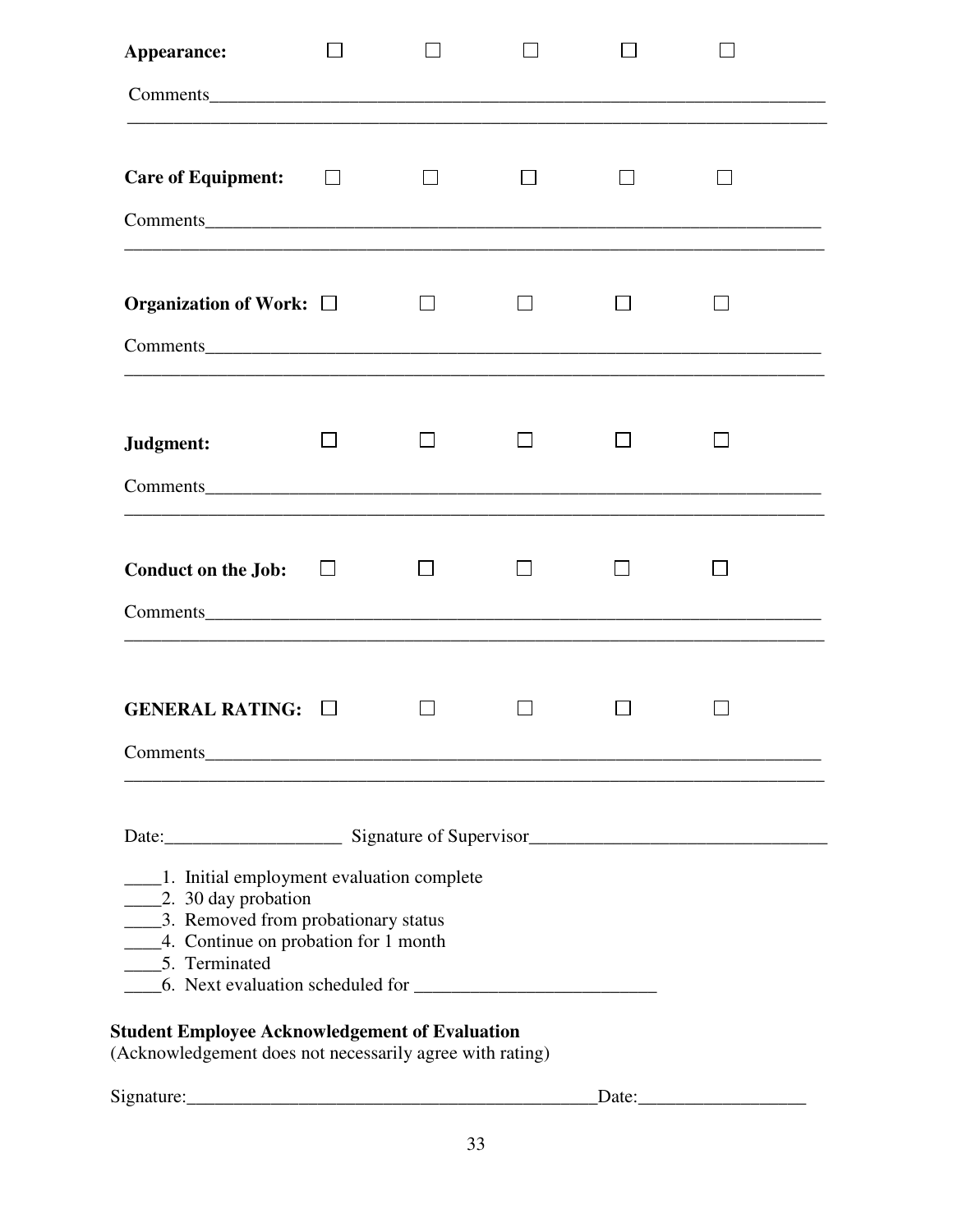# **Student Employment Policy**  *Pittsburg State University*

#### **Statement of Equal Opportunity and Nondiscrimination**

Pittsburg State University is committed to a policy of equal opportunity for all members of the university community. To ensure that all individuals have the opportunity to realize their employment goals and/or their educational goals, the university shall conduct all endeavors and activities without discrimination based on race, religion, color, sex, disability, marital status, sexual orientation, national origin, age, ancestry, or political affiliation. Equal opportunity for employment, education, and educational-related activities shall be extended to all qualified persons.

#### **I. Introduction & Definition of Student Employment**

#### **A. Introduction**

The Student Employment Policy is written to ensure compliance with Equal Opportunity and Nondiscrimination policies. In order to make certain the above named policies are upheld, the following procedures regarding the recruitment, hiring, evaluation, discipline and termination have been approved by President's Council and are mandated as the proper processes for all Student Employment positions. Specific questions regarding this policy may be directed to the Office of Equal Opportunity, ext. 4185, or the Office of Career Services, ext. 4140.

#### **B. Definition**

Student employees are those currently enrolled at Pittsburg State and whose primary role at the university is the pursuit of a course of academic study and who, incidental to that role, are employed by PSU to work in university offices, departments, or programs, on or off campus. Categories of student employment are: regular student employees, workstudy student employees.

#### **II. Student Employment Search Process**

#### **A. Recruitment & Posting**

All student employment vacancies shall be listed on the Office of Career Services' online employment system. Other equal opportunity recruitment sources may be utilized in addition to the Career Services posting (i.e. centrally located departmental bulletin board, bulletin board in the Overman Student Center, or other on-campus locations). Each position shall be posted for a minimum of three (3) days (weekend days may be included), although the hiring unit may choose to advertise a position for a longer period of time. Advertised deadlines shall not be shortened once a position is posted. Units are also encouraged to post graduate assistant vacancies through the Office of Career Services.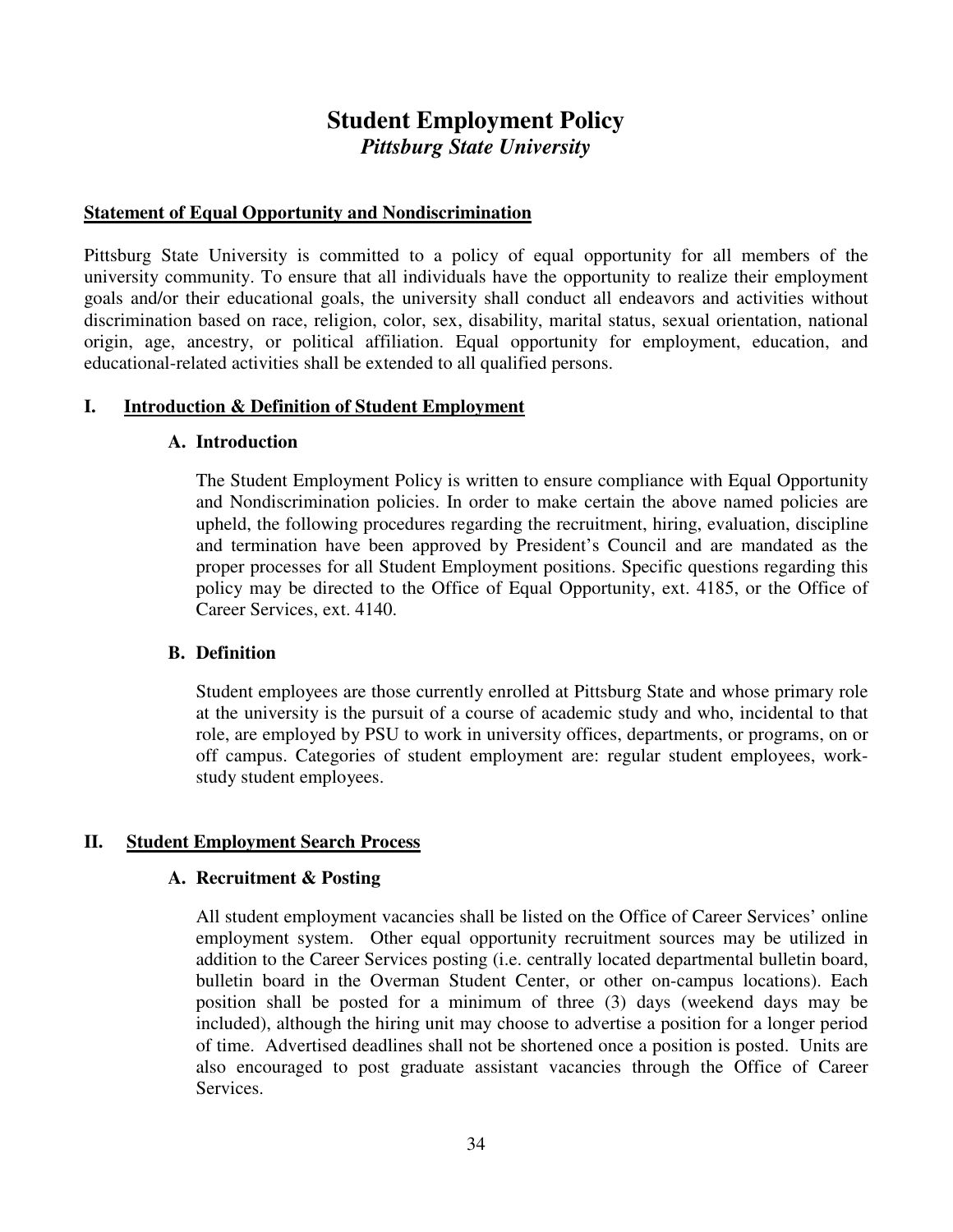### **B. Application & Interviewing**

All units shall encourage students interested in a specific student employment opportunity to submit an application to the Office of Career Services. Applications may take the form of a resume or unit specific supplemental form. If a unit specific application is required, it must be supplied in electronic format to Career Services when the position is posted. The application may request information about academic path, GPA, skills relating to the position, work-study eligibility and references. Information that may not be requested includes: race, color, sex, disability, veteran status, religion, national origin, ancestry, any type of physical descriptor, age, sexual orientation, marital status, parental status and arrest record.

Units are encouraged to accept applications electronically through Career Services, but may also accept them in person. Any application received for a posted position is valid for hire for up to one academic semester. If a position must be filled in a subsequent semester, the position should be reposted for three (3) days and a new applicant pool should be generated. All resumes and any supplemental applications must be retained by the hiring unit for one year.

When interviewing student applicants, the hiring office, department or program should have more than one member of the unit staff involved in the interview process if possible. In addition, if a sufficient applicant pool exists, the unit should interview at least one applicant more than the number of positions to be filled. Units may conduct the student interview process prior to the posting's closing date; however it is important that all incoming applications received prior to that deadline date receive equal review.

It is not appropriate to extend an offer to a student before the closing date of the search. For more information on conducting an interview, refer to the Pittsburg State University Student Employment Handbook (Section v, p. 16).

#### **C. Closing a Search**

Once a unit has closed a search, the unit is encouraged to notify all candidates of their status concerning the position. Appropriate ways to dispense of the applicant pool are form letters, template emails or applicant specific letters or emails. If the students were required to apply electronically through the Office of Career Services (as opposed to applying in the department), notification can be generated through Career Services.

#### **III. Student Employee Hiring Procedures**

#### **A. Approval**

Once a student is extended an offer of employment, the student should not be considered employed until approval has been received by the unit from the Office of Career Services. Approval cannot be made until the student has met all criteria required by the specific position. Criteria may include the following: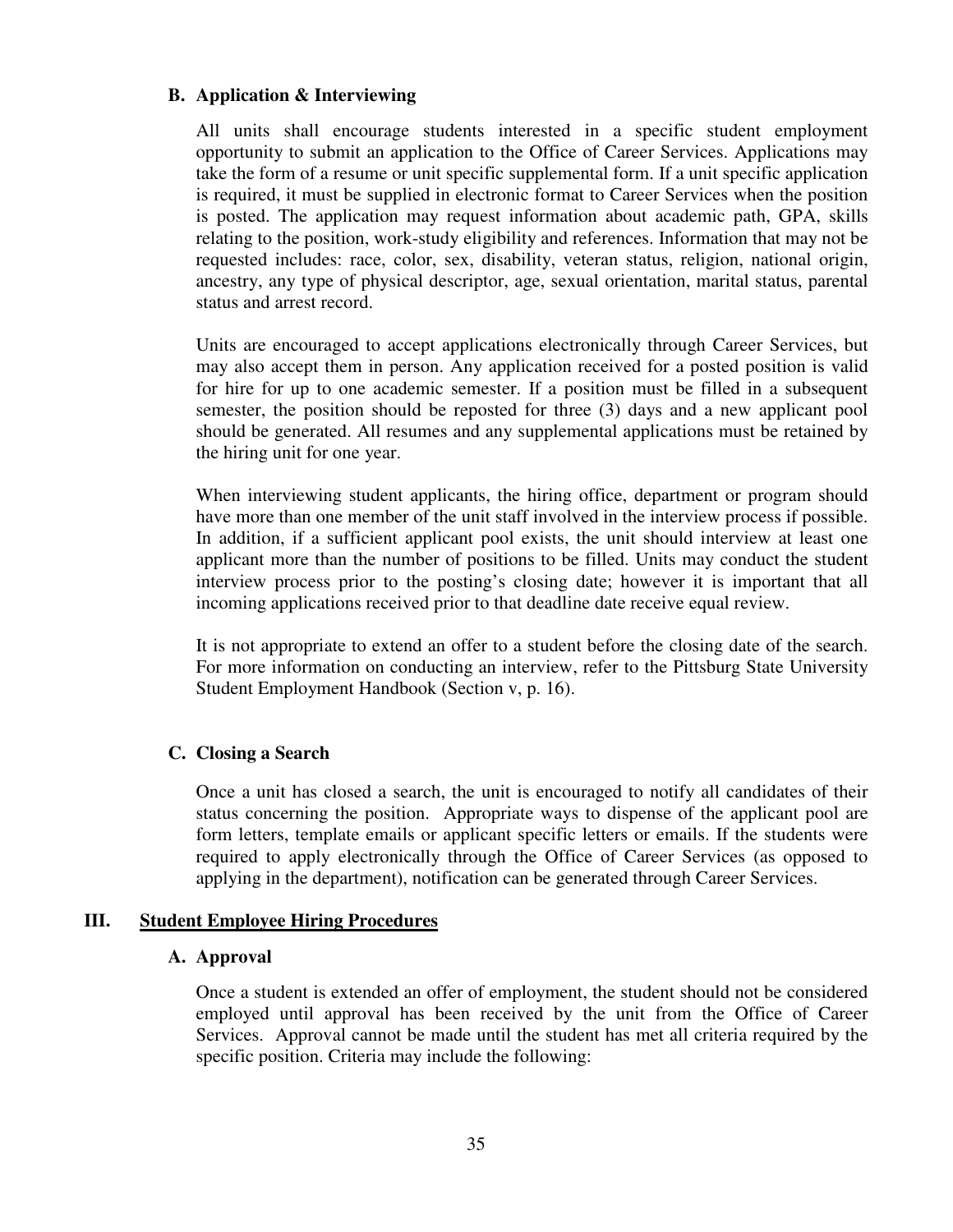- **1. Sex Offender Check** All student employees are subject to this requirement. The check is done by the Office of Career Services using the National Sex Offender Registry for all student employees.
- **2. Fiduciary Check** Students appointed to certain positions predetermined by PSU's Office of Human Resource Services and the hiring unit, are subject to this check. The student must sign a release waiver for this check to be completed and must report to the Office of Career Services to complete a form prior to beginning employment. (See the Student Employment Handbook, Section III, p. 7 for the most current procedural details)
- **3. Presentation of proof of employment eligibility and identification** (for approved documents see Student Employment Handbook, Appendix B)
- **4. Completion of federal, state and university employment and tax documents** (see Student Employment Handbook, Section VI, p. 20)

# **B. Beginning Employment**

Students shall not be allowed to work in any position prior to completing all official employment paperwork listed above or before all required background checks have been completed and the results confirmed. Once the unit has received approval from the Office of Career Services, the student may begin work in the unit.

If a student does not have proper documents to obtain approval, the student shall not begin working; this includes international students (for procedures concerning international students see the Student Employment Handbook, Section III, p. 7). A student employee shall not work prior to official approval and work hours accrued prior to approval by the Office of Career Services may not be paid at a later date.

# **IV. Performance Evaluations**

As part of the duty of a learning institution, students should be given the opportunity to learn and grow from their on-campus positions. The Office of Career Services encouraged that each unit develops a process for evaluating a student employee's job performance following the minimum procedures.

- 5) After accepting the job offer, the student employee should be informed of the unit's evaluation process.
- 6) A unit may establish a formal evaluation system for student employees. Sample evaluation forms can be found at http://www.pittstate.edu/office/ careers/students/policies.dot and in the Student Employment Handbook (see Appendix F for recommended form).
- 7) Formal evaluations should be given at least once a semester. If the formal evaluation is verbal, the student may request the results of the evaluation be provided in written form. If the formal evaluation is in written form, both the supervisor and the student employee should sign the form upon completion. A